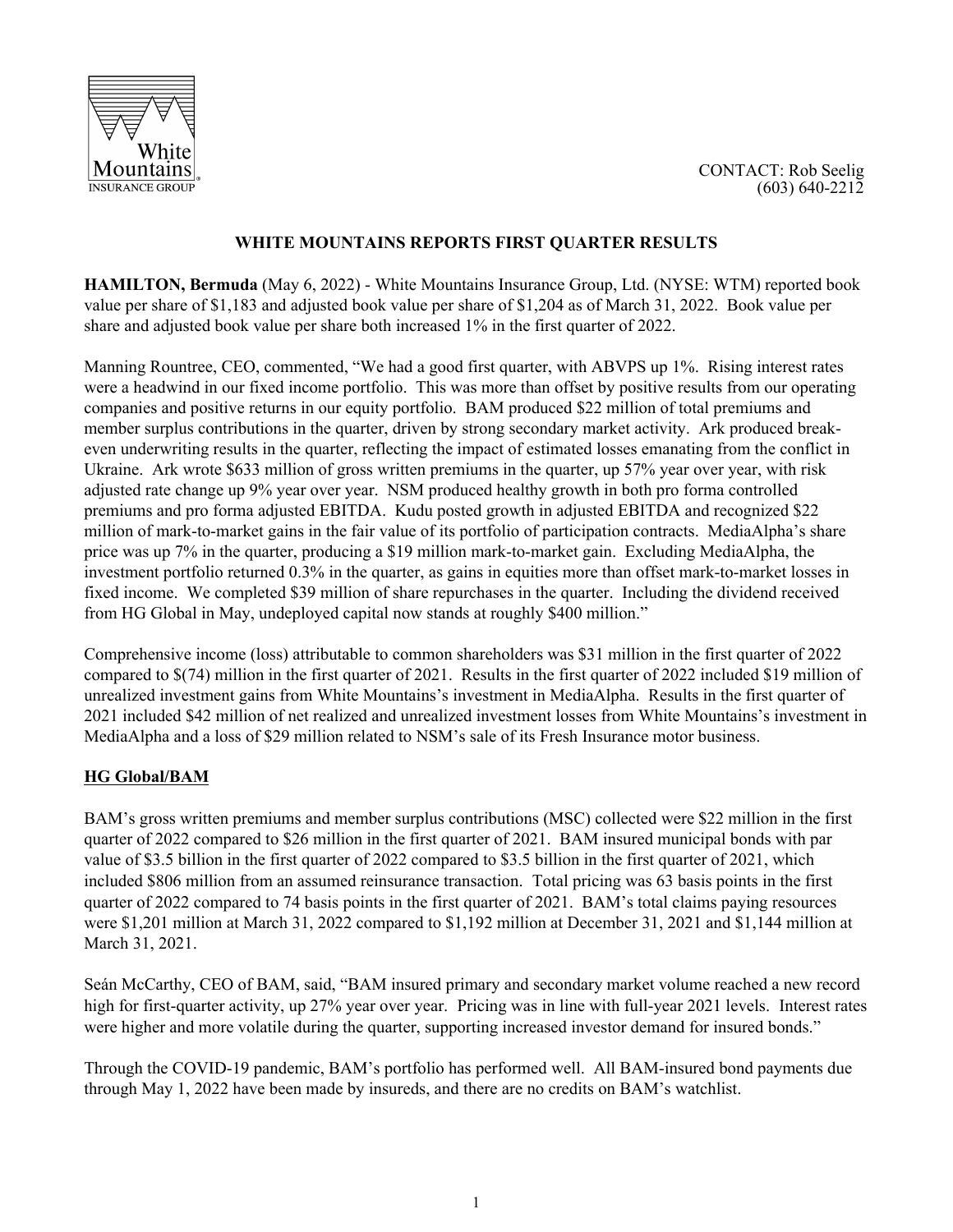HG Global reported pre-tax loss of \$15 million in the first quarter of 2022 compared to \$2 million in the first quarter of 2021. The increase in HG Global's pre-tax loss in the first quarter of 2022 compared to the first quarter of 2021 was driven primarily by lower investment returns on the HG Global fixed income portfolio.

On April 29, 2022, HG Global received the proceeds of its new \$150 million, 10-year term loan credit facility. In turn, HG Global paid a \$120 million cash dividend to shareholders, of which \$116 million was paid to White Mountains.

White Mountains reported pre-tax loss related to BAM of \$36 million in the first quarter of 2022 compared to \$23 million in the first quarter of 2021. The increase in pre-tax loss related to BAM in the first quarter of 2022 compared to the first quarter of 2021 was driven primarily by lower investment returns on the BAM fixed income portfolio.

BAM is a mutual insurance company that is owned by its members. BAM's results are consolidated into White Mountains's GAAP financial statements and attributed to non-controlling interests.

# **Ark**

Ark's GAAP combined ratio was 100% in the first quarter of 2022 compared to 109% in the first quarter of 2021. Ark's adjusted combined ratio, which adds back amounts attributable to third-party capital providers, was 101% in the first quarter of 2022 compared to 108% in the first quarter of 2021. The adjusted combined ratio for the first quarter of 2022 included 16 points of catastrophe losses compared to 17 points in the first quarter of 2021. Catastrophe losses for the first quarter of 2022 included an estimate of incurred losses emanating from the conflict in Ukraine. Losses could increase as the conflict continues.

Ark reported gross written premiums of \$633 million, net written premiums of \$544 million and net earned premiums of \$194 million in the first quarter of 2022 compared to gross written premiums of \$405 million, net written premiums of \$342 million and net earned premiums of \$105 million in the first quarter of 2021. Ark reported pre-tax loss of \$23 million in the first quarter of 2022 compared to \$33 million in first quarter of 2021. Ark's pre-tax loss for the first quarter of 2022 included \$18 million of net unrealized investment losses, driven primarily by mark-to-market losses on fixed income securities in its investment portfolio. Ark's pre-tax loss for the first quarter of 2021 reflected \$25 million of transaction expenses related to White Mountains's transaction with Ark.

Ian Beaton, CEO of Ark, said, "Despite the tragic events in Ukraine, we are off to a solid start in 2022. The strong rate environment experienced in 2021 has carried through to 2022. Driven by solid January renewals, gross written premiums were up 57% from 2021, with risk adjusted rate change up 9%. Looking forward, market conditions remain attractive, and we are optimistic about continued profitable growth in the book."

# **NSM**

NSM reported commission and other revenues of \$89 million, pre-tax income of \$3 million and adjusted EBITDA of \$18 million in the first quarter of 2022 compared to commission and other revenues of \$75 million, pre-tax loss of \$33 million and adjusted EBITDA of \$14 million in the first quarter of 2021. Results in the first quarter of 2022 include the results of J.C. Taylor, an MGA offering classic and antique collector car insurance, which was acquired on August 6, 2021. Results in the first quarter of 2021 include a loss of \$29 million related to the sale of NSM's Fresh Insurance motor business, which was sold on April 12, 2021.

Geof McKernan, CEO of NSM, said, "NSM delivered a strong quarter, achieving new highs for premiums and profits. We saw healthy organic growth across the board. Trailing 12 months pro forma controlled premiums grew 3% quarter over quarter to \$1,243 million, while pro forma adjusted EBITDA increased 4% quarter over quarter to \$79 million."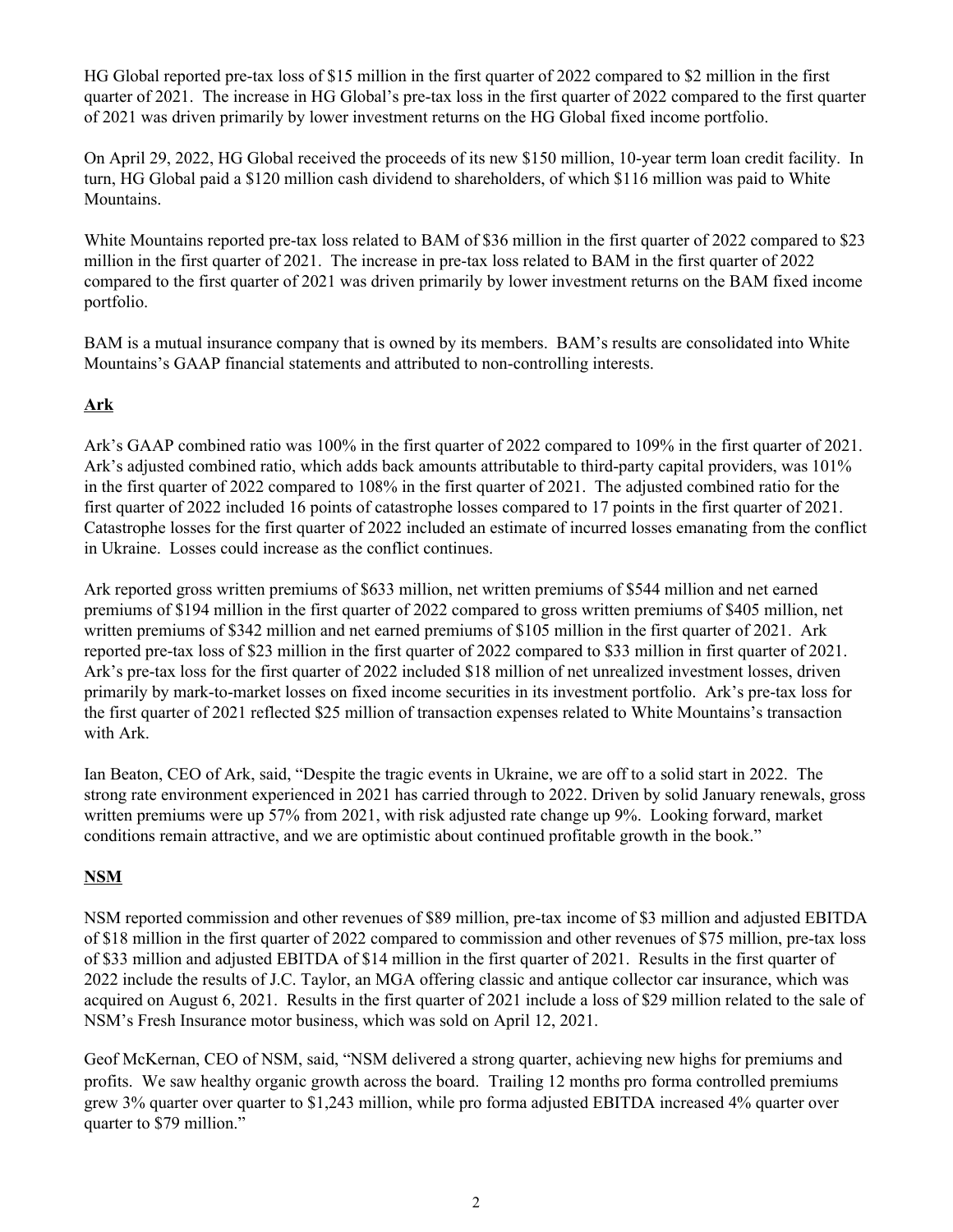# **Kudu**

Kudu reported total revenues of \$35 million, pre-tax income of \$29 million and adjusted EBITDA of \$10 million in the first quarter of 2022 compared to total revenues of \$24 million, pre-tax income of \$16 million and adjusted EBITDA of \$6 million in the first quarter of 2021. Total revenues and pre-tax income in the first quarter of 2022 included \$22 million of net unrealized investment gains on Kudu's participation contracts compared to \$16 million of net unrealized investment gains on Kudu's participation contracts in the first quarter of 2021.

Rob Jakacki, CEO of Kudu, said, "The Kudu portfolio performed well despite the volatile quarter for markets generally. Trailing 12 months revenues from participation contracts increased 10% quarter over quarter to \$48 million, while adjusted EBITDA increased 13% to \$37 million. Annualized revenues finished the quarter at \$57 million, implying a cash revenue yield of 10%, while annualized adjusted EBITDA reached \$46 million. We are continuing to see strong opportunities and expect further capital deployments throughout the year."

# **MediaAlpha**

White Mountains owns 16.9 million shares of MediaAlpha, representing a 28% basic ownership interest (25% on a fully-diluted/fully-converted basis). As of March 31, 2022, the closing price was \$16.55 per share, which increased from \$15.44 per share at December 31, 2021. As of March 31, 2022, the value of White Mountains's investment in MediaAlpha was \$280 million, which increased from \$262 million at December 31, 2021. At our current level of ownership, each \$1.00 per share increase or decrease in the share price of MediaAlpha will result in an approximate \$5.65 per share increase or decrease in White Mountains's book value per share and adjusted book value per share. Our focus remains on MediaAlpha's intrinsic value, not on fluctuations in its share price. We encourage you to read MediaAlpha's first quarter earnings release and related shareholder letter, which is available on MediaAlpha's investor relations website at www.investors.mediaalpha.com.

## **Other Operations**

White Mountains's Other Operations segment reported pre-tax income (loss) of \$30 million in the first quarter of 2022 compared to \$(64) million in the first quarter of 2021. The Other Operations segment results in the first quarter of 2022 and 2021 were driven primarily by net realized and unrealized investment gains (losses) from White Mountains's investment in MediaAlpha. Unrealized investment gains from White Mountains's investment in MediaAlpha were \$19 million in the first quarter of 2022 compared to net realized and unrealized investment losses from White Mountains's investment in MediaAlpha of \$42 million in the first quarter of 2021.

Excluding MediaAlpha, net realized and unrealized investment gains were \$32 million in the first quarter of 2022 compared to net realized and unrealized investment gains of \$2 million in the first quarter of 2021. Net investment income was \$2 million in the first quarter of 2022 compared to \$7 million in the first quarter of 2021.

White Mountains's Other Operations segment reported general and administrative expenses of \$29 million in the first quarter of 2022 compared to \$36 million in the first quarter of 2021. The decreases in general and administrative expenses in the first quarter of 2022 compared to the first quarter of 2021 were driven primarily by lower incentive compensation costs.

## **Share Repurchases**

In the first quarter of 2022, White Mountains repurchased and retired 37,435 of its common shares for \$39 million at an average share price of \$1,038.82, or 86% of White Mountains's March 31, 2022 adjusted book value per share.

In the first quarter of 2021, White Mountains repurchased and retired 7,161 of its common shares for \$7 million at an average share price of \$1,038.96, or 84% of White Mountains's March 31, 2021 adjusted book value per share.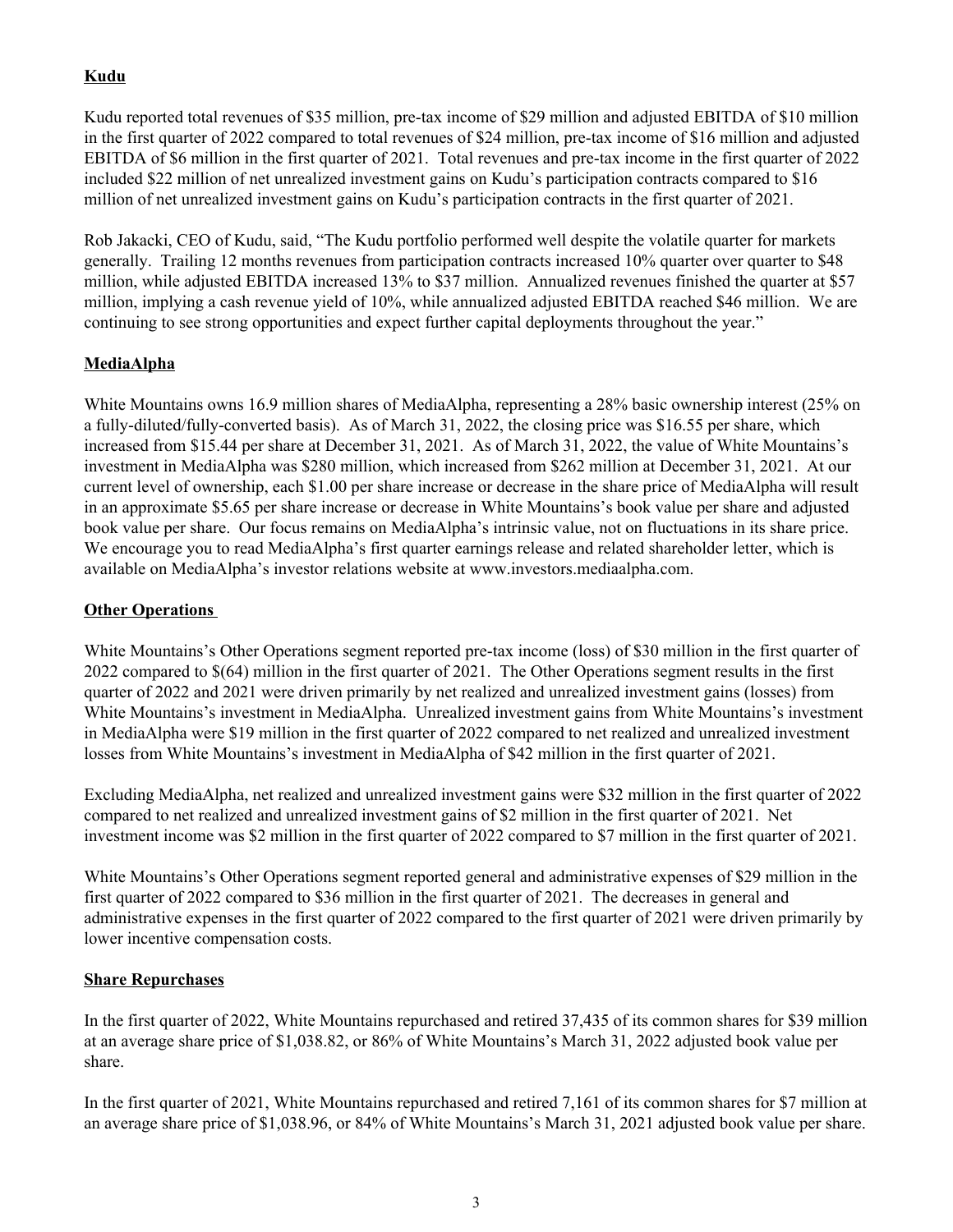### **Investments**

The total consolidated portfolio return was 0.8% in the first quarter of 2022. Excluding MediaAlpha, the total consolidated portfolio return was 0.3% in the first quarter of 2022. The total consolidated portfolio return was -0.3% in the first quarter of 2021. Excluding MediaAlpha, the total consolidated portfolio return was 0.7% in the first quarter of 2021.

Mark Plourde, President of White Mountains Advisors, said, "Excluding MediaAlpha, the total portfolio was up 0.3%. Strong returns in the equity portfolio more than offset mark-to-market losses in the fixed income portfolio driven by rising interest rates. Our short duration fixed income portfolio returned -3.2%, ahead of the BBIA Index return of -4.7%. The equity portfolio, excluding MediaAlpha, returned 5.0%, well ahead of the S&P 500 return of -4.6%, driven primarily by gains from private equity funds and Kudu's participation contracts."

### **Additional Information**

White Mountains is a Bermuda-domiciled financial services holding company traded on the New York Stock Exchange and the Bermuda Stock Exchange under the symbol WTM. Additional financial information and other items of interest are available at the Company's website located at www.whitemountains.com. White Mountains expects to file its Form 10-Q today with the Securities and Exchange Commission and urges shareholders to refer to that document for more complete information concerning its financial results.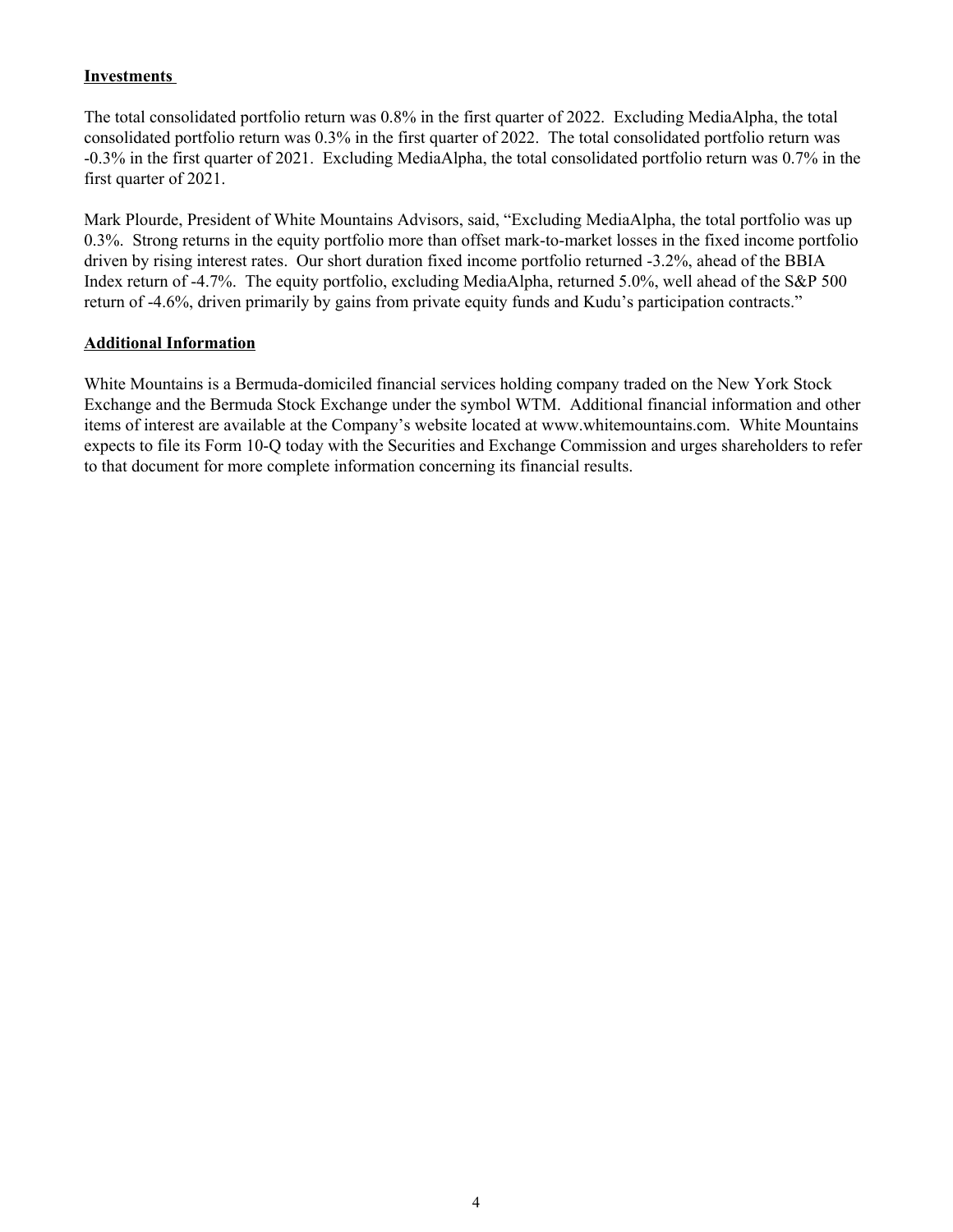#### **WHITE MOUNTAINS INSURANCE GROUP, LTD. CONDENSED CONSOLIDATED BALANCE SHEETS (millions) (Unaudited)**

| Assets<br>Financial Guarantee (HG Global/BAM)<br>\$<br>873.8 \$<br>934.1<br>\$<br>857.0<br>Fixed maturity investments<br>32.4<br>36.5<br>45.3<br>Short-term investments<br>910.3<br>966.5<br>902.3<br>Total investments<br>18.9<br>Cash<br>22.3<br>19.8<br>6.9<br>6.9<br>6.9<br>Insurance premiums receivable<br>28.7<br>33.1<br>33.1<br>Deferred acquisition costs<br>Other assets<br>18.4<br>18.5<br>20.0<br>976.8<br>991.0<br>1,044.8<br><b>Total Financial Guarantee assets</b><br><b>P&amp;C Insurance and Reinsurance (Ark)</b><br>688.6<br>692.4<br>305.8<br>Fixed maturity investments<br>290.1<br>251.1<br>118.6<br>Common equity securities<br>198.0<br>296.2<br>328.6<br>Short-term investments<br>326.2<br>334.5<br>234.7<br>Other long-term investments<br>1,515.0<br>1,562.1<br>987.7<br>Total investments<br>308.8<br>115.5<br>67.8<br>Cash<br>412.7<br>448.4<br>449.0<br>Reinsurance recoverables<br>759.6<br>416.0<br>435.4<br>Insurance premiums receivable<br>86.8<br>67.1<br>145.5<br>Ceded unearned premiums<br>179.8<br>108.2<br>122.1<br>Deferred acquisition costs and value of in-force business acquired<br>292.5<br>292.5<br>292.5<br>Goodwill and other intangible assets<br>64.9<br>99.2<br>73.3<br>Other assets<br>3,435.2<br>3,027.0<br>2,840.2<br>Total P&C Insurance and Reinsurance assets<br><b>Specialty Insurance Distribution (NSM)</b><br>113.5<br>Cash (restricted \$90.2, \$89.2 and \$79.3)<br>111.5<br>121.0<br>97.6<br>Premium and commission receivable<br>85.0<br>77.0<br>712.0<br>725.4<br>699.7<br>Goodwill and other intangible assets<br>53.0<br>55.4<br>65.0<br>Other assets<br>976.1<br>977.3<br>962.7<br>Total Specialty Insurance Distribution assets<br>Asset Management (Kudu)<br>691.8<br>669.5<br>427.4<br>Other long-term investments<br>10.9<br>Cash (restricted \$4.5, \$4.5, \$3.9)<br>25.4<br>21.4<br>7.5<br>Accrued investment income<br>11.8<br>16.9<br>9.1<br>8.9<br>8.9<br>Goodwill and other intangible assets<br>2.8<br>9.6<br>10.4<br>Other assets<br><b>Total Asset Management assets</b><br>747.5<br>727.1<br>457.7<br><b>Other Operations</b><br>249.3<br>286.2<br>318.8<br>Fixed maturity investments<br>87.0<br>137.3<br>251.8<br>Short-term investments<br>280.4<br>261.6<br>600.2<br>Investment in MediaAlpha<br>402.2<br>382.1<br>370.1<br>Other long-term investments<br>1,018.9<br>1,067.2<br>1,540.9<br>Total investments<br>38.8<br>28.9<br>Cash<br>50.4<br>39.1<br>35.7<br>38.1<br>Goodwill and other intangible assets<br>83.6<br>63.3<br>57.1<br>Other assets<br>15.9<br>16.1<br>Assets held for sale<br>.7<br>1,206.9<br>1,224.5<br>1,663.3<br><b>Total Other Operations assets</b><br>\$<br>\$<br><b>Total assets</b><br>7,356.7<br>7,000.7<br>6,900.7 |  | March 31,<br>2022 | December 31,<br>2021 | March 31,<br>2021 |  |  |
|-----------------------------------------------------------------------------------------------------------------------------------------------------------------------------------------------------------------------------------------------------------------------------------------------------------------------------------------------------------------------------------------------------------------------------------------------------------------------------------------------------------------------------------------------------------------------------------------------------------------------------------------------------------------------------------------------------------------------------------------------------------------------------------------------------------------------------------------------------------------------------------------------------------------------------------------------------------------------------------------------------------------------------------------------------------------------------------------------------------------------------------------------------------------------------------------------------------------------------------------------------------------------------------------------------------------------------------------------------------------------------------------------------------------------------------------------------------------------------------------------------------------------------------------------------------------------------------------------------------------------------------------------------------------------------------------------------------------------------------------------------------------------------------------------------------------------------------------------------------------------------------------------------------------------------------------------------------------------------------------------------------------------------------------------------------------------------------------------------------------------------------------------------------------------------------------------------------------------------------------------------------------------------------------------------------------------------------------------------------------------------------------------------------------------------------------------------------------------------------------------------------------------------------------------------------------------------------------------------------------------------------------------------------------------------------------------------------------------------------------------|--|-------------------|----------------------|-------------------|--|--|
|                                                                                                                                                                                                                                                                                                                                                                                                                                                                                                                                                                                                                                                                                                                                                                                                                                                                                                                                                                                                                                                                                                                                                                                                                                                                                                                                                                                                                                                                                                                                                                                                                                                                                                                                                                                                                                                                                                                                                                                                                                                                                                                                                                                                                                                                                                                                                                                                                                                                                                                                                                                                                                                                                                                                               |  |                   |                      |                   |  |  |
|                                                                                                                                                                                                                                                                                                                                                                                                                                                                                                                                                                                                                                                                                                                                                                                                                                                                                                                                                                                                                                                                                                                                                                                                                                                                                                                                                                                                                                                                                                                                                                                                                                                                                                                                                                                                                                                                                                                                                                                                                                                                                                                                                                                                                                                                                                                                                                                                                                                                                                                                                                                                                                                                                                                                               |  |                   |                      |                   |  |  |
|                                                                                                                                                                                                                                                                                                                                                                                                                                                                                                                                                                                                                                                                                                                                                                                                                                                                                                                                                                                                                                                                                                                                                                                                                                                                                                                                                                                                                                                                                                                                                                                                                                                                                                                                                                                                                                                                                                                                                                                                                                                                                                                                                                                                                                                                                                                                                                                                                                                                                                                                                                                                                                                                                                                                               |  |                   |                      |                   |  |  |
|                                                                                                                                                                                                                                                                                                                                                                                                                                                                                                                                                                                                                                                                                                                                                                                                                                                                                                                                                                                                                                                                                                                                                                                                                                                                                                                                                                                                                                                                                                                                                                                                                                                                                                                                                                                                                                                                                                                                                                                                                                                                                                                                                                                                                                                                                                                                                                                                                                                                                                                                                                                                                                                                                                                                               |  |                   |                      |                   |  |  |
|                                                                                                                                                                                                                                                                                                                                                                                                                                                                                                                                                                                                                                                                                                                                                                                                                                                                                                                                                                                                                                                                                                                                                                                                                                                                                                                                                                                                                                                                                                                                                                                                                                                                                                                                                                                                                                                                                                                                                                                                                                                                                                                                                                                                                                                                                                                                                                                                                                                                                                                                                                                                                                                                                                                                               |  |                   |                      |                   |  |  |
|                                                                                                                                                                                                                                                                                                                                                                                                                                                                                                                                                                                                                                                                                                                                                                                                                                                                                                                                                                                                                                                                                                                                                                                                                                                                                                                                                                                                                                                                                                                                                                                                                                                                                                                                                                                                                                                                                                                                                                                                                                                                                                                                                                                                                                                                                                                                                                                                                                                                                                                                                                                                                                                                                                                                               |  |                   |                      |                   |  |  |
|                                                                                                                                                                                                                                                                                                                                                                                                                                                                                                                                                                                                                                                                                                                                                                                                                                                                                                                                                                                                                                                                                                                                                                                                                                                                                                                                                                                                                                                                                                                                                                                                                                                                                                                                                                                                                                                                                                                                                                                                                                                                                                                                                                                                                                                                                                                                                                                                                                                                                                                                                                                                                                                                                                                                               |  |                   |                      |                   |  |  |
|                                                                                                                                                                                                                                                                                                                                                                                                                                                                                                                                                                                                                                                                                                                                                                                                                                                                                                                                                                                                                                                                                                                                                                                                                                                                                                                                                                                                                                                                                                                                                                                                                                                                                                                                                                                                                                                                                                                                                                                                                                                                                                                                                                                                                                                                                                                                                                                                                                                                                                                                                                                                                                                                                                                                               |  |                   |                      |                   |  |  |
|                                                                                                                                                                                                                                                                                                                                                                                                                                                                                                                                                                                                                                                                                                                                                                                                                                                                                                                                                                                                                                                                                                                                                                                                                                                                                                                                                                                                                                                                                                                                                                                                                                                                                                                                                                                                                                                                                                                                                                                                                                                                                                                                                                                                                                                                                                                                                                                                                                                                                                                                                                                                                                                                                                                                               |  |                   |                      |                   |  |  |
|                                                                                                                                                                                                                                                                                                                                                                                                                                                                                                                                                                                                                                                                                                                                                                                                                                                                                                                                                                                                                                                                                                                                                                                                                                                                                                                                                                                                                                                                                                                                                                                                                                                                                                                                                                                                                                                                                                                                                                                                                                                                                                                                                                                                                                                                                                                                                                                                                                                                                                                                                                                                                                                                                                                                               |  |                   |                      |                   |  |  |
|                                                                                                                                                                                                                                                                                                                                                                                                                                                                                                                                                                                                                                                                                                                                                                                                                                                                                                                                                                                                                                                                                                                                                                                                                                                                                                                                                                                                                                                                                                                                                                                                                                                                                                                                                                                                                                                                                                                                                                                                                                                                                                                                                                                                                                                                                                                                                                                                                                                                                                                                                                                                                                                                                                                                               |  |                   |                      |                   |  |  |
|                                                                                                                                                                                                                                                                                                                                                                                                                                                                                                                                                                                                                                                                                                                                                                                                                                                                                                                                                                                                                                                                                                                                                                                                                                                                                                                                                                                                                                                                                                                                                                                                                                                                                                                                                                                                                                                                                                                                                                                                                                                                                                                                                                                                                                                                                                                                                                                                                                                                                                                                                                                                                                                                                                                                               |  |                   |                      |                   |  |  |
|                                                                                                                                                                                                                                                                                                                                                                                                                                                                                                                                                                                                                                                                                                                                                                                                                                                                                                                                                                                                                                                                                                                                                                                                                                                                                                                                                                                                                                                                                                                                                                                                                                                                                                                                                                                                                                                                                                                                                                                                                                                                                                                                                                                                                                                                                                                                                                                                                                                                                                                                                                                                                                                                                                                                               |  |                   |                      |                   |  |  |
|                                                                                                                                                                                                                                                                                                                                                                                                                                                                                                                                                                                                                                                                                                                                                                                                                                                                                                                                                                                                                                                                                                                                                                                                                                                                                                                                                                                                                                                                                                                                                                                                                                                                                                                                                                                                                                                                                                                                                                                                                                                                                                                                                                                                                                                                                                                                                                                                                                                                                                                                                                                                                                                                                                                                               |  |                   |                      |                   |  |  |
|                                                                                                                                                                                                                                                                                                                                                                                                                                                                                                                                                                                                                                                                                                                                                                                                                                                                                                                                                                                                                                                                                                                                                                                                                                                                                                                                                                                                                                                                                                                                                                                                                                                                                                                                                                                                                                                                                                                                                                                                                                                                                                                                                                                                                                                                                                                                                                                                                                                                                                                                                                                                                                                                                                                                               |  |                   |                      |                   |  |  |
|                                                                                                                                                                                                                                                                                                                                                                                                                                                                                                                                                                                                                                                                                                                                                                                                                                                                                                                                                                                                                                                                                                                                                                                                                                                                                                                                                                                                                                                                                                                                                                                                                                                                                                                                                                                                                                                                                                                                                                                                                                                                                                                                                                                                                                                                                                                                                                                                                                                                                                                                                                                                                                                                                                                                               |  |                   |                      |                   |  |  |
|                                                                                                                                                                                                                                                                                                                                                                                                                                                                                                                                                                                                                                                                                                                                                                                                                                                                                                                                                                                                                                                                                                                                                                                                                                                                                                                                                                                                                                                                                                                                                                                                                                                                                                                                                                                                                                                                                                                                                                                                                                                                                                                                                                                                                                                                                                                                                                                                                                                                                                                                                                                                                                                                                                                                               |  |                   |                      |                   |  |  |
|                                                                                                                                                                                                                                                                                                                                                                                                                                                                                                                                                                                                                                                                                                                                                                                                                                                                                                                                                                                                                                                                                                                                                                                                                                                                                                                                                                                                                                                                                                                                                                                                                                                                                                                                                                                                                                                                                                                                                                                                                                                                                                                                                                                                                                                                                                                                                                                                                                                                                                                                                                                                                                                                                                                                               |  |                   |                      |                   |  |  |
|                                                                                                                                                                                                                                                                                                                                                                                                                                                                                                                                                                                                                                                                                                                                                                                                                                                                                                                                                                                                                                                                                                                                                                                                                                                                                                                                                                                                                                                                                                                                                                                                                                                                                                                                                                                                                                                                                                                                                                                                                                                                                                                                                                                                                                                                                                                                                                                                                                                                                                                                                                                                                                                                                                                                               |  |                   |                      |                   |  |  |
|                                                                                                                                                                                                                                                                                                                                                                                                                                                                                                                                                                                                                                                                                                                                                                                                                                                                                                                                                                                                                                                                                                                                                                                                                                                                                                                                                                                                                                                                                                                                                                                                                                                                                                                                                                                                                                                                                                                                                                                                                                                                                                                                                                                                                                                                                                                                                                                                                                                                                                                                                                                                                                                                                                                                               |  |                   |                      |                   |  |  |
|                                                                                                                                                                                                                                                                                                                                                                                                                                                                                                                                                                                                                                                                                                                                                                                                                                                                                                                                                                                                                                                                                                                                                                                                                                                                                                                                                                                                                                                                                                                                                                                                                                                                                                                                                                                                                                                                                                                                                                                                                                                                                                                                                                                                                                                                                                                                                                                                                                                                                                                                                                                                                                                                                                                                               |  |                   |                      |                   |  |  |
|                                                                                                                                                                                                                                                                                                                                                                                                                                                                                                                                                                                                                                                                                                                                                                                                                                                                                                                                                                                                                                                                                                                                                                                                                                                                                                                                                                                                                                                                                                                                                                                                                                                                                                                                                                                                                                                                                                                                                                                                                                                                                                                                                                                                                                                                                                                                                                                                                                                                                                                                                                                                                                                                                                                                               |  |                   |                      |                   |  |  |
|                                                                                                                                                                                                                                                                                                                                                                                                                                                                                                                                                                                                                                                                                                                                                                                                                                                                                                                                                                                                                                                                                                                                                                                                                                                                                                                                                                                                                                                                                                                                                                                                                                                                                                                                                                                                                                                                                                                                                                                                                                                                                                                                                                                                                                                                                                                                                                                                                                                                                                                                                                                                                                                                                                                                               |  |                   |                      |                   |  |  |
|                                                                                                                                                                                                                                                                                                                                                                                                                                                                                                                                                                                                                                                                                                                                                                                                                                                                                                                                                                                                                                                                                                                                                                                                                                                                                                                                                                                                                                                                                                                                                                                                                                                                                                                                                                                                                                                                                                                                                                                                                                                                                                                                                                                                                                                                                                                                                                                                                                                                                                                                                                                                                                                                                                                                               |  |                   |                      |                   |  |  |
|                                                                                                                                                                                                                                                                                                                                                                                                                                                                                                                                                                                                                                                                                                                                                                                                                                                                                                                                                                                                                                                                                                                                                                                                                                                                                                                                                                                                                                                                                                                                                                                                                                                                                                                                                                                                                                                                                                                                                                                                                                                                                                                                                                                                                                                                                                                                                                                                                                                                                                                                                                                                                                                                                                                                               |  |                   |                      |                   |  |  |
|                                                                                                                                                                                                                                                                                                                                                                                                                                                                                                                                                                                                                                                                                                                                                                                                                                                                                                                                                                                                                                                                                                                                                                                                                                                                                                                                                                                                                                                                                                                                                                                                                                                                                                                                                                                                                                                                                                                                                                                                                                                                                                                                                                                                                                                                                                                                                                                                                                                                                                                                                                                                                                                                                                                                               |  |                   |                      |                   |  |  |
|                                                                                                                                                                                                                                                                                                                                                                                                                                                                                                                                                                                                                                                                                                                                                                                                                                                                                                                                                                                                                                                                                                                                                                                                                                                                                                                                                                                                                                                                                                                                                                                                                                                                                                                                                                                                                                                                                                                                                                                                                                                                                                                                                                                                                                                                                                                                                                                                                                                                                                                                                                                                                                                                                                                                               |  |                   |                      |                   |  |  |
|                                                                                                                                                                                                                                                                                                                                                                                                                                                                                                                                                                                                                                                                                                                                                                                                                                                                                                                                                                                                                                                                                                                                                                                                                                                                                                                                                                                                                                                                                                                                                                                                                                                                                                                                                                                                                                                                                                                                                                                                                                                                                                                                                                                                                                                                                                                                                                                                                                                                                                                                                                                                                                                                                                                                               |  |                   |                      |                   |  |  |
|                                                                                                                                                                                                                                                                                                                                                                                                                                                                                                                                                                                                                                                                                                                                                                                                                                                                                                                                                                                                                                                                                                                                                                                                                                                                                                                                                                                                                                                                                                                                                                                                                                                                                                                                                                                                                                                                                                                                                                                                                                                                                                                                                                                                                                                                                                                                                                                                                                                                                                                                                                                                                                                                                                                                               |  |                   |                      |                   |  |  |
|                                                                                                                                                                                                                                                                                                                                                                                                                                                                                                                                                                                                                                                                                                                                                                                                                                                                                                                                                                                                                                                                                                                                                                                                                                                                                                                                                                                                                                                                                                                                                                                                                                                                                                                                                                                                                                                                                                                                                                                                                                                                                                                                                                                                                                                                                                                                                                                                                                                                                                                                                                                                                                                                                                                                               |  |                   |                      |                   |  |  |
|                                                                                                                                                                                                                                                                                                                                                                                                                                                                                                                                                                                                                                                                                                                                                                                                                                                                                                                                                                                                                                                                                                                                                                                                                                                                                                                                                                                                                                                                                                                                                                                                                                                                                                                                                                                                                                                                                                                                                                                                                                                                                                                                                                                                                                                                                                                                                                                                                                                                                                                                                                                                                                                                                                                                               |  |                   |                      |                   |  |  |
|                                                                                                                                                                                                                                                                                                                                                                                                                                                                                                                                                                                                                                                                                                                                                                                                                                                                                                                                                                                                                                                                                                                                                                                                                                                                                                                                                                                                                                                                                                                                                                                                                                                                                                                                                                                                                                                                                                                                                                                                                                                                                                                                                                                                                                                                                                                                                                                                                                                                                                                                                                                                                                                                                                                                               |  |                   |                      |                   |  |  |
|                                                                                                                                                                                                                                                                                                                                                                                                                                                                                                                                                                                                                                                                                                                                                                                                                                                                                                                                                                                                                                                                                                                                                                                                                                                                                                                                                                                                                                                                                                                                                                                                                                                                                                                                                                                                                                                                                                                                                                                                                                                                                                                                                                                                                                                                                                                                                                                                                                                                                                                                                                                                                                                                                                                                               |  |                   |                      |                   |  |  |
|                                                                                                                                                                                                                                                                                                                                                                                                                                                                                                                                                                                                                                                                                                                                                                                                                                                                                                                                                                                                                                                                                                                                                                                                                                                                                                                                                                                                                                                                                                                                                                                                                                                                                                                                                                                                                                                                                                                                                                                                                                                                                                                                                                                                                                                                                                                                                                                                                                                                                                                                                                                                                                                                                                                                               |  |                   |                      |                   |  |  |
|                                                                                                                                                                                                                                                                                                                                                                                                                                                                                                                                                                                                                                                                                                                                                                                                                                                                                                                                                                                                                                                                                                                                                                                                                                                                                                                                                                                                                                                                                                                                                                                                                                                                                                                                                                                                                                                                                                                                                                                                                                                                                                                                                                                                                                                                                                                                                                                                                                                                                                                                                                                                                                                                                                                                               |  |                   |                      |                   |  |  |
|                                                                                                                                                                                                                                                                                                                                                                                                                                                                                                                                                                                                                                                                                                                                                                                                                                                                                                                                                                                                                                                                                                                                                                                                                                                                                                                                                                                                                                                                                                                                                                                                                                                                                                                                                                                                                                                                                                                                                                                                                                                                                                                                                                                                                                                                                                                                                                                                                                                                                                                                                                                                                                                                                                                                               |  |                   |                      |                   |  |  |
|                                                                                                                                                                                                                                                                                                                                                                                                                                                                                                                                                                                                                                                                                                                                                                                                                                                                                                                                                                                                                                                                                                                                                                                                                                                                                                                                                                                                                                                                                                                                                                                                                                                                                                                                                                                                                                                                                                                                                                                                                                                                                                                                                                                                                                                                                                                                                                                                                                                                                                                                                                                                                                                                                                                                               |  |                   |                      |                   |  |  |
|                                                                                                                                                                                                                                                                                                                                                                                                                                                                                                                                                                                                                                                                                                                                                                                                                                                                                                                                                                                                                                                                                                                                                                                                                                                                                                                                                                                                                                                                                                                                                                                                                                                                                                                                                                                                                                                                                                                                                                                                                                                                                                                                                                                                                                                                                                                                                                                                                                                                                                                                                                                                                                                                                                                                               |  |                   |                      |                   |  |  |
|                                                                                                                                                                                                                                                                                                                                                                                                                                                                                                                                                                                                                                                                                                                                                                                                                                                                                                                                                                                                                                                                                                                                                                                                                                                                                                                                                                                                                                                                                                                                                                                                                                                                                                                                                                                                                                                                                                                                                                                                                                                                                                                                                                                                                                                                                                                                                                                                                                                                                                                                                                                                                                                                                                                                               |  |                   |                      |                   |  |  |
|                                                                                                                                                                                                                                                                                                                                                                                                                                                                                                                                                                                                                                                                                                                                                                                                                                                                                                                                                                                                                                                                                                                                                                                                                                                                                                                                                                                                                                                                                                                                                                                                                                                                                                                                                                                                                                                                                                                                                                                                                                                                                                                                                                                                                                                                                                                                                                                                                                                                                                                                                                                                                                                                                                                                               |  |                   |                      |                   |  |  |
|                                                                                                                                                                                                                                                                                                                                                                                                                                                                                                                                                                                                                                                                                                                                                                                                                                                                                                                                                                                                                                                                                                                                                                                                                                                                                                                                                                                                                                                                                                                                                                                                                                                                                                                                                                                                                                                                                                                                                                                                                                                                                                                                                                                                                                                                                                                                                                                                                                                                                                                                                                                                                                                                                                                                               |  |                   |                      |                   |  |  |
|                                                                                                                                                                                                                                                                                                                                                                                                                                                                                                                                                                                                                                                                                                                                                                                                                                                                                                                                                                                                                                                                                                                                                                                                                                                                                                                                                                                                                                                                                                                                                                                                                                                                                                                                                                                                                                                                                                                                                                                                                                                                                                                                                                                                                                                                                                                                                                                                                                                                                                                                                                                                                                                                                                                                               |  |                   |                      |                   |  |  |
|                                                                                                                                                                                                                                                                                                                                                                                                                                                                                                                                                                                                                                                                                                                                                                                                                                                                                                                                                                                                                                                                                                                                                                                                                                                                                                                                                                                                                                                                                                                                                                                                                                                                                                                                                                                                                                                                                                                                                                                                                                                                                                                                                                                                                                                                                                                                                                                                                                                                                                                                                                                                                                                                                                                                               |  |                   |                      |                   |  |  |
|                                                                                                                                                                                                                                                                                                                                                                                                                                                                                                                                                                                                                                                                                                                                                                                                                                                                                                                                                                                                                                                                                                                                                                                                                                                                                                                                                                                                                                                                                                                                                                                                                                                                                                                                                                                                                                                                                                                                                                                                                                                                                                                                                                                                                                                                                                                                                                                                                                                                                                                                                                                                                                                                                                                                               |  |                   |                      |                   |  |  |
|                                                                                                                                                                                                                                                                                                                                                                                                                                                                                                                                                                                                                                                                                                                                                                                                                                                                                                                                                                                                                                                                                                                                                                                                                                                                                                                                                                                                                                                                                                                                                                                                                                                                                                                                                                                                                                                                                                                                                                                                                                                                                                                                                                                                                                                                                                                                                                                                                                                                                                                                                                                                                                                                                                                                               |  |                   |                      |                   |  |  |
|                                                                                                                                                                                                                                                                                                                                                                                                                                                                                                                                                                                                                                                                                                                                                                                                                                                                                                                                                                                                                                                                                                                                                                                                                                                                                                                                                                                                                                                                                                                                                                                                                                                                                                                                                                                                                                                                                                                                                                                                                                                                                                                                                                                                                                                                                                                                                                                                                                                                                                                                                                                                                                                                                                                                               |  |                   |                      |                   |  |  |
|                                                                                                                                                                                                                                                                                                                                                                                                                                                                                                                                                                                                                                                                                                                                                                                                                                                                                                                                                                                                                                                                                                                                                                                                                                                                                                                                                                                                                                                                                                                                                                                                                                                                                                                                                                                                                                                                                                                                                                                                                                                                                                                                                                                                                                                                                                                                                                                                                                                                                                                                                                                                                                                                                                                                               |  |                   |                      |                   |  |  |
|                                                                                                                                                                                                                                                                                                                                                                                                                                                                                                                                                                                                                                                                                                                                                                                                                                                                                                                                                                                                                                                                                                                                                                                                                                                                                                                                                                                                                                                                                                                                                                                                                                                                                                                                                                                                                                                                                                                                                                                                                                                                                                                                                                                                                                                                                                                                                                                                                                                                                                                                                                                                                                                                                                                                               |  |                   |                      |                   |  |  |
|                                                                                                                                                                                                                                                                                                                                                                                                                                                                                                                                                                                                                                                                                                                                                                                                                                                                                                                                                                                                                                                                                                                                                                                                                                                                                                                                                                                                                                                                                                                                                                                                                                                                                                                                                                                                                                                                                                                                                                                                                                                                                                                                                                                                                                                                                                                                                                                                                                                                                                                                                                                                                                                                                                                                               |  |                   |                      |                   |  |  |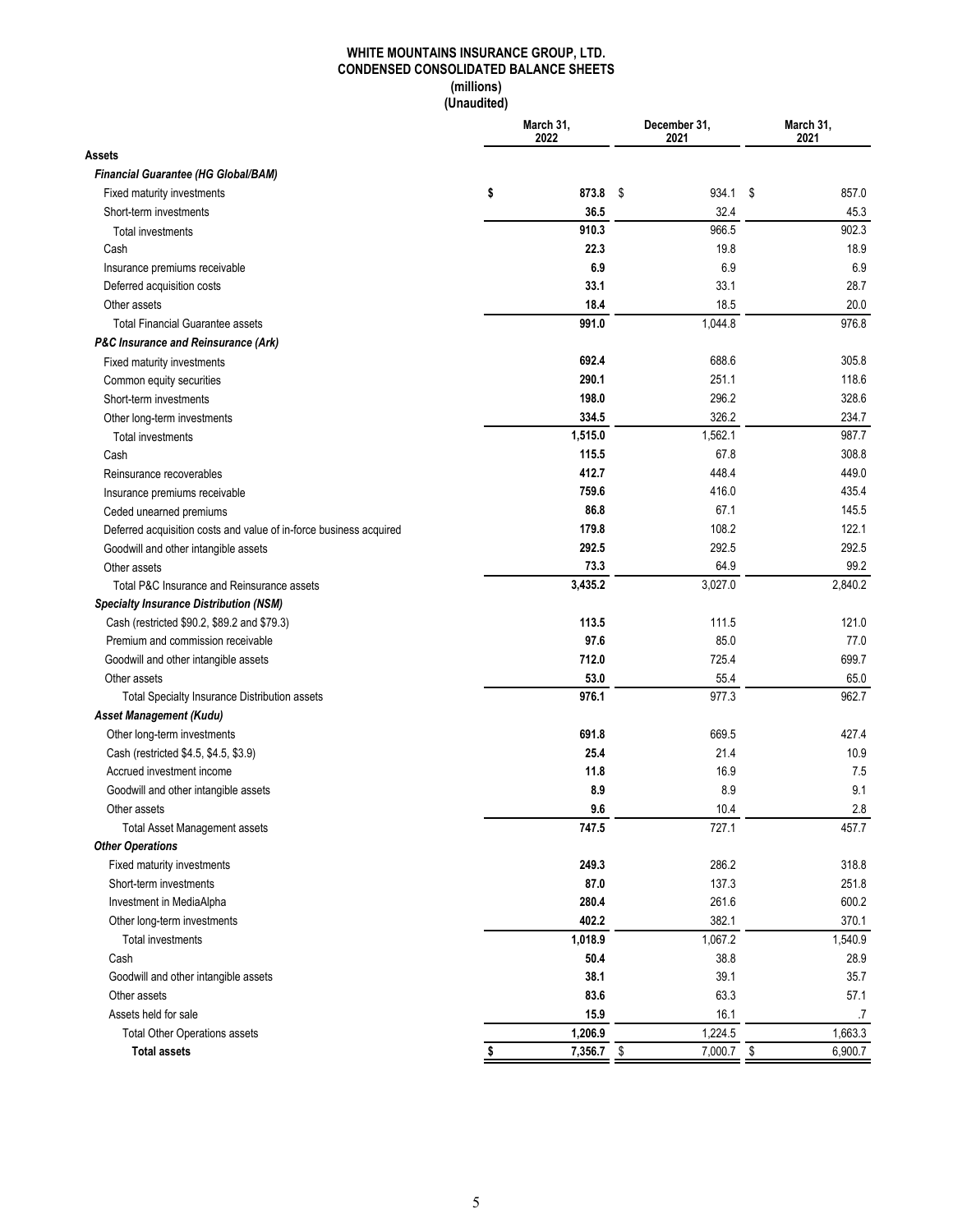### **WHITE MOUNTAINS INSURANCE GROUP, LTD. CONDENSED CONSOLIDATED BALANCE SHEETS (CONTINUED) (millions)**

**(Unaudited)**

|                                                                                           | March 31,<br>2022  | December 31,<br>2021 | March 31,<br>2021 |         |  |
|-------------------------------------------------------------------------------------------|--------------------|----------------------|-------------------|---------|--|
| <b>Liabilities</b>                                                                        |                    |                      |                   |         |  |
| <b>Financial Guarantee (HG Global/BAM)</b>                                                |                    |                      |                   |         |  |
| Unearned insurance premiums                                                               | \$<br>267.3        | \$<br>266.3          | \$                | 243.7   |  |
| Accrued incentive compensation                                                            | 11.2               | 24.7                 |                   | 11.0    |  |
| Other liabilities                                                                         | 28.3               | 30.9                 |                   | 28.6    |  |
| <b>Total Financial Guarantee liabilities</b>                                              | 306.8              | 321.9                |                   | 283.3   |  |
| <b>P&amp;C Insurance and Reinsurance (Ark)</b>                                            |                    |                      |                   |         |  |
| Loss and loss adjustment expense reserves                                                 | 999.6              | 894.7                |                   | 751.9   |  |
| Unearned insurance premiums                                                               | 883.1              | 495.9                |                   | 565.4   |  |
| Debt                                                                                      | 184.8              | 185.9                |                   | 44.1    |  |
| Reinsurance payable                                                                       | 348.9              | 424.1                |                   | 487.5   |  |
| Contingent consideration                                                                  | 30.1               | 28.0                 |                   | 22.5    |  |
| Other liabilities                                                                         | 108.4              | 93.8                 |                   | 135.4   |  |
| Total P&C Insurance and Reinsurance liabilities                                           | 2,554.9            | 2,122.4              |                   | 2,006.8 |  |
| <b>Specialty Insurance Distribution (NSM)</b>                                             |                    |                      |                   |         |  |
| Debt                                                                                      | 270.6              | 272.1                |                   | 272.7   |  |
| Premiums payable                                                                          | 146.0              | 135.9                |                   | 116.0   |  |
| Contingent consideration                                                                  |                    | 6.8                  |                   | 7.9     |  |
| Other liabilities                                                                         | 77.4               | 80.5                 |                   | 83.5    |  |
| Total Specialty Insurance Distribution liabilities                                        | 494.0              | 495.3                |                   | 480.1   |  |
| Asset Management (Kudu)                                                                   |                    |                      |                   |         |  |
| Debt                                                                                      | 218.2              | 218.2                |                   | 95.9    |  |
| Other liabilities                                                                         | 42.3               | 42.8                 |                   | 15.4    |  |
| <b>Total Asset Management liabilities</b>                                                 | 260.5              | 261.0                |                   | 111.3   |  |
| <b>Other Operations</b>                                                                   |                    |                      |                   |         |  |
| Debt                                                                                      | 17.3               | 16.8                 |                   | 17.0    |  |
| Accrued incentive compensation                                                            | 25.3               | 48.5                 |                   | 40.4    |  |
| Other liabilities                                                                         | 28.6               | 30.1                 |                   | 25.9    |  |
| <b>Total Other Operations liabilities</b>                                                 | 71.2               | 95.4                 |                   | 83.3    |  |
| <b>Total liabilities</b>                                                                  | 3,687.4            | 3,296.0              |                   | 2,964.8 |  |
| Equity                                                                                    |                    |                      |                   |         |  |
| White Mountains's common shareholder's equity                                             |                    |                      |                   |         |  |
| White Mountains's common shares and paid-in surplus                                       | 586.3              | 588.9                |                   | 597.9   |  |
| Retained earnings                                                                         | 2,956.2            | 2,957.5              |                   | 3,226.7 |  |
| Accumulated other comprehensive income (loss), after tax:                                 |                    |                      |                   |         |  |
| Net unrealized gains (losses) from foreign currency translation and<br>interest rate swap | (.4)               | 1.7                  |                   | 1.3     |  |
| Total White Mountains's common shareholders' equity                                       | 3,542.1            | 3,548.1              |                   | 3,825.9 |  |
| Non-controlling interests                                                                 | 127.2              | 156.6                |                   | 110.0   |  |
| <b>Total equity</b>                                                                       | 3,669.3            | 3,704.7              |                   | 3,935.9 |  |
| <b>Total liabilities and equity</b>                                                       | \$<br>$7,356.7$ \$ | 7,000.7              | \$                | 6,900.7 |  |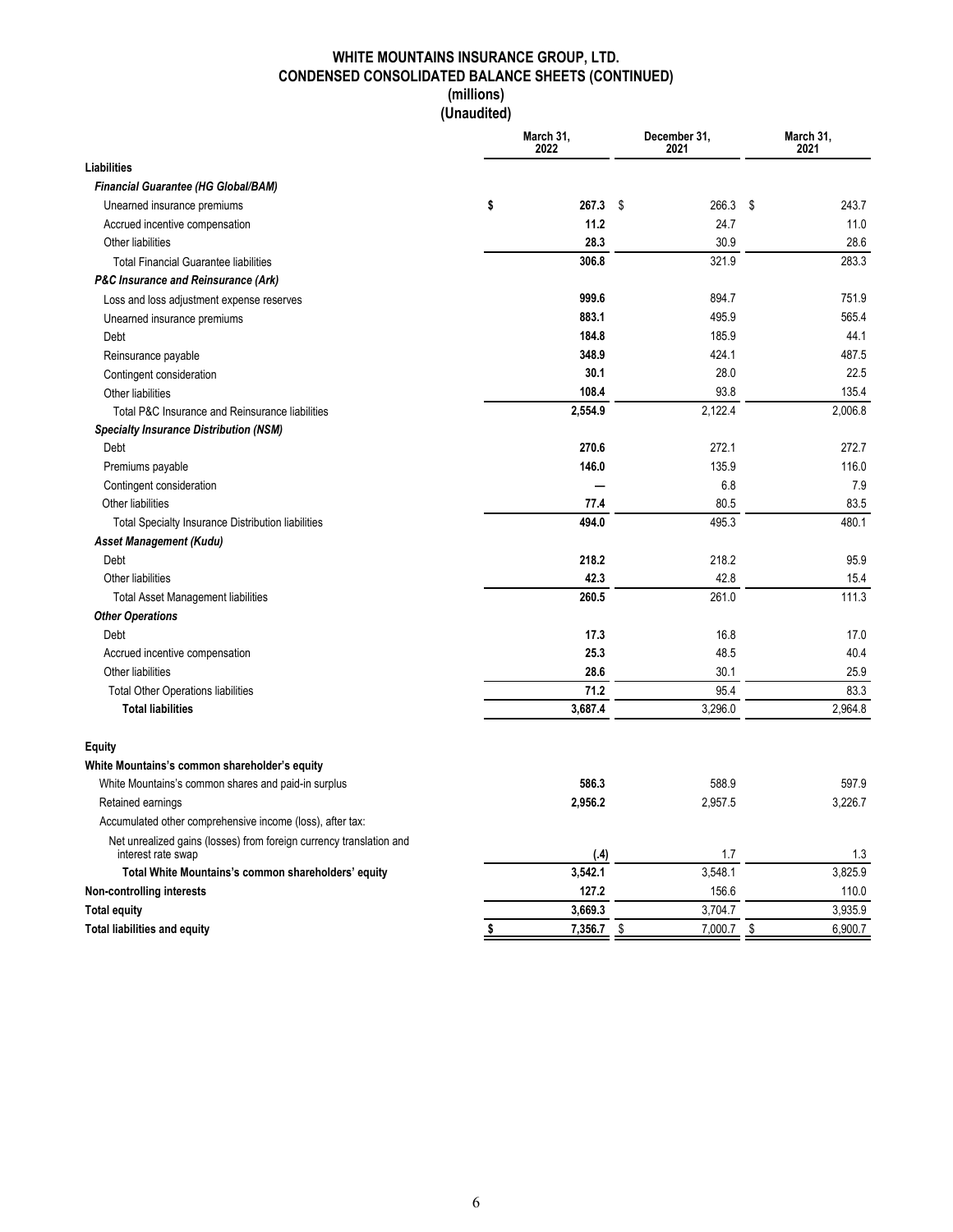#### **WHITE MOUNTAINS INSURANCE GROUP, LTD. BOOK VALUE AND ADJUSTED BOOK VALUE PER SHARE (Unaudited)**

|                                                                                          | March 31.<br>2022 |          | December 31.<br>2021 | March 31,<br>2021 |
|------------------------------------------------------------------------------------------|-------------------|----------|----------------------|-------------------|
| Book value per share numerators (in millions):                                           |                   |          |                      |                   |
| White Mountains's common shareholders' equity -<br>GAAP book value per share numerator   | \$                | 3,542.1  | \$<br>3,548.1        | \$<br>3,825.9     |
| Time value of money discount on expected future payments on the<br>BAM Surplus Notes (1) |                   | (120.9)  | (125.9)              | (137.7)           |
| HG Global's unearned premium reserve (1)                                                 |                   | 215.8    | 214.6                | 195.3             |
| HG Global's net deferred acquisition costs <sup>(1)</sup>                                |                   | (60.6)   | (60.8)               | (54.2)            |
| Adjusted book value per share numerator                                                  |                   | 3,576.4  | 3,576.0              | 3,829.3           |
| Book value per share denominators (in thousands of shares):                              |                   |          |                      |                   |
| Common shares outstanding - GAAP book value per share denominator                        |                   | 2.994.2  | 3.017.8              | 3,107.3           |
| Unearned restricted common shares                                                        |                   | (24.2)   | (13.7)               | (23.4)            |
| Adjusted book value per share denominator                                                |                   | 2,970.0  | 3.004.1              | 3,083.9           |
| <b>GAAP</b> book value per share                                                         | \$                | 1,183.00 | \$<br>1,175.73       | \$<br>1,231.27    |
| Adjusted book value per share                                                            | \$                | 1,204.17 | \$<br>1.190.39       | \$<br>1.241.71    |

 $<sup>(1)</sup>$  Amount reflects White Mountains's preferred share ownership in HG Global of 96.9%.</sup>

|                                                                                  | March 31.<br>2022 | December 31.<br>2021 | March 31.<br>2021 |
|----------------------------------------------------------------------------------|-------------------|----------------------|-------------------|
| Quarter-to-date change in GAAP book value per share,<br>including dividends:     | 0.7%              | $1.1\%$              | $(2.1)\%$         |
| Quarter-to-date change in adjusted book value per share,<br>including dividends: | 1.2%              | $1.2 \%$             | (1.7)%            |
| Year-to-date change in GAAP book value per share,<br>including dividends:        | 0.7%              | (6.5)%               | $(2.1)\%$         |
| Year-to-date change in adjusted book value per share.<br>including dividends:    | 1.2%              | (5.7)%               | (1.7)%            |
| Year-to-date dividends per share                                                 | \$<br>1.00        | S<br>0.00            | 1.00<br>S         |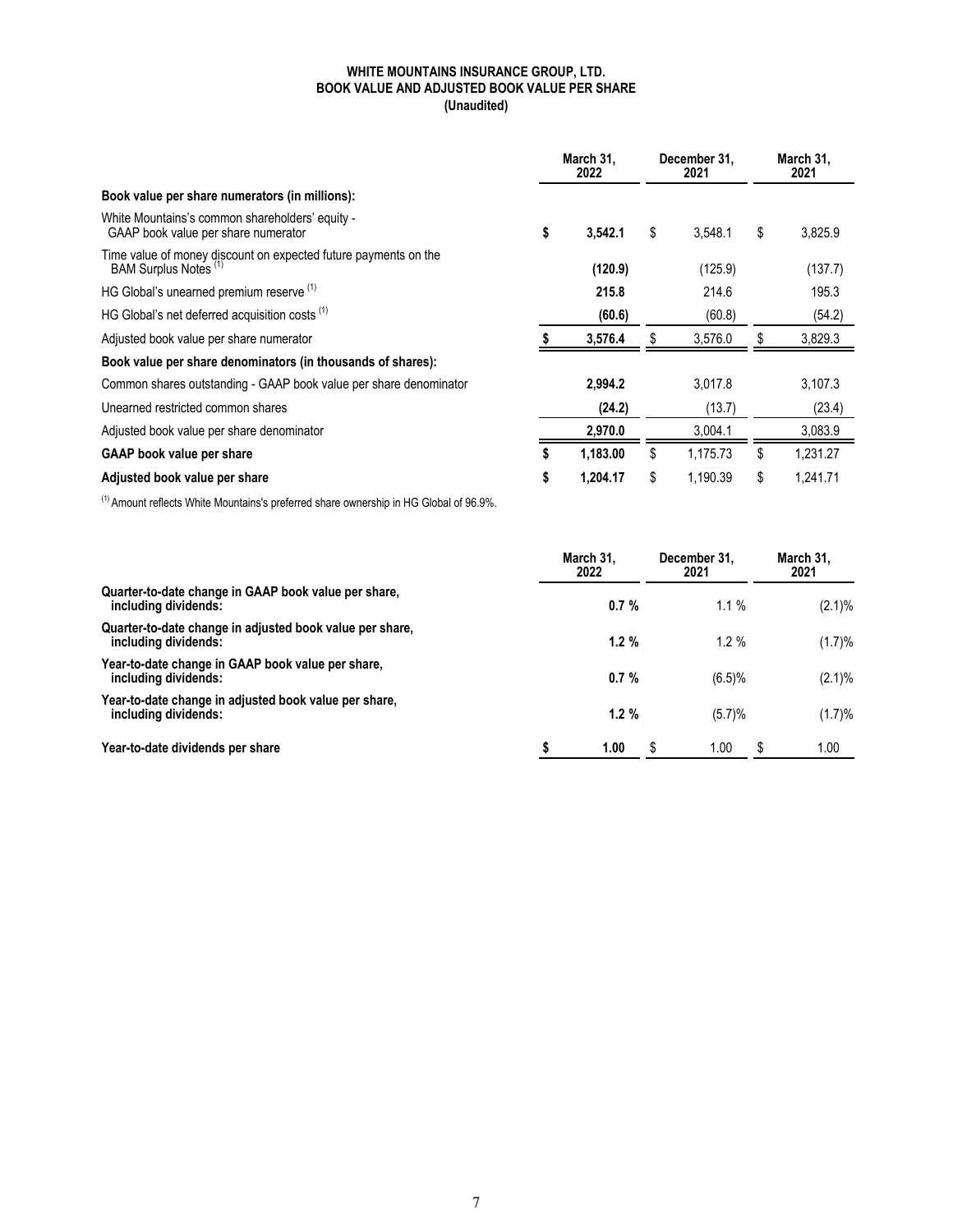#### **WHITE MOUNTAINS INSURANCE GROUP, LTD. GOODWILL AND OTHER INTANGIBLE ASSETS (Unaudited)**

|                                                                                                   | March 31,<br>2022 |      | December 31,<br>2021 | March 31,<br>2021 |         |
|---------------------------------------------------------------------------------------------------|-------------------|------|----------------------|-------------------|---------|
| Summary of goodwill and other intangible assets (in millions):                                    |                   |      |                      |                   |         |
| Goodwill:                                                                                         |                   |      |                      |                   |         |
| Ark                                                                                               | \$<br>116.8       | -\$  | $116.8$ \$           |                   | 116.8   |
| <b>NSM</b>                                                                                        | 499.1             |      | 503.2                |                   | 477.7   |
| Kudu                                                                                              | 7.6               |      | 7.6                  |                   | 7.6     |
| <b>Other Operations</b>                                                                           | 17.9              |      | 17.9                 |                   | 11.3    |
| Total goodwill                                                                                    | 641.4             |      | 645.5                |                   | 613.4   |
| Other intangible assets:                                                                          |                   |      |                      |                   |         |
| Ark                                                                                               | 175.7             |      | 175.7                |                   | 175.7   |
| <b>NSM</b>                                                                                        | 212.9             |      | 222.2                |                   | 222.0   |
| Kudu                                                                                              | 1.3               |      | 1.3                  |                   | 1.5     |
| <b>Other Operations</b>                                                                           | 20.2              |      | 21.2                 |                   | 24.4    |
| Total other intangible assets                                                                     | 410.1             |      | 420.4                |                   | 423.6   |
| Total goodwill and other intangible assets                                                        | 1,051.5           |      | 1,065.9              |                   | 1,037.0 |
| Goodwill and other intangible assets attributed to<br>non-controlling interests                   | (117.1)           |      | (117.6)              |                   | (108.4) |
| Goodwill and other intangible assets included in<br>White Mountains's common shareholders' equity | \$<br>934.4       | - \$ | 948.3                | S                 | 928.6   |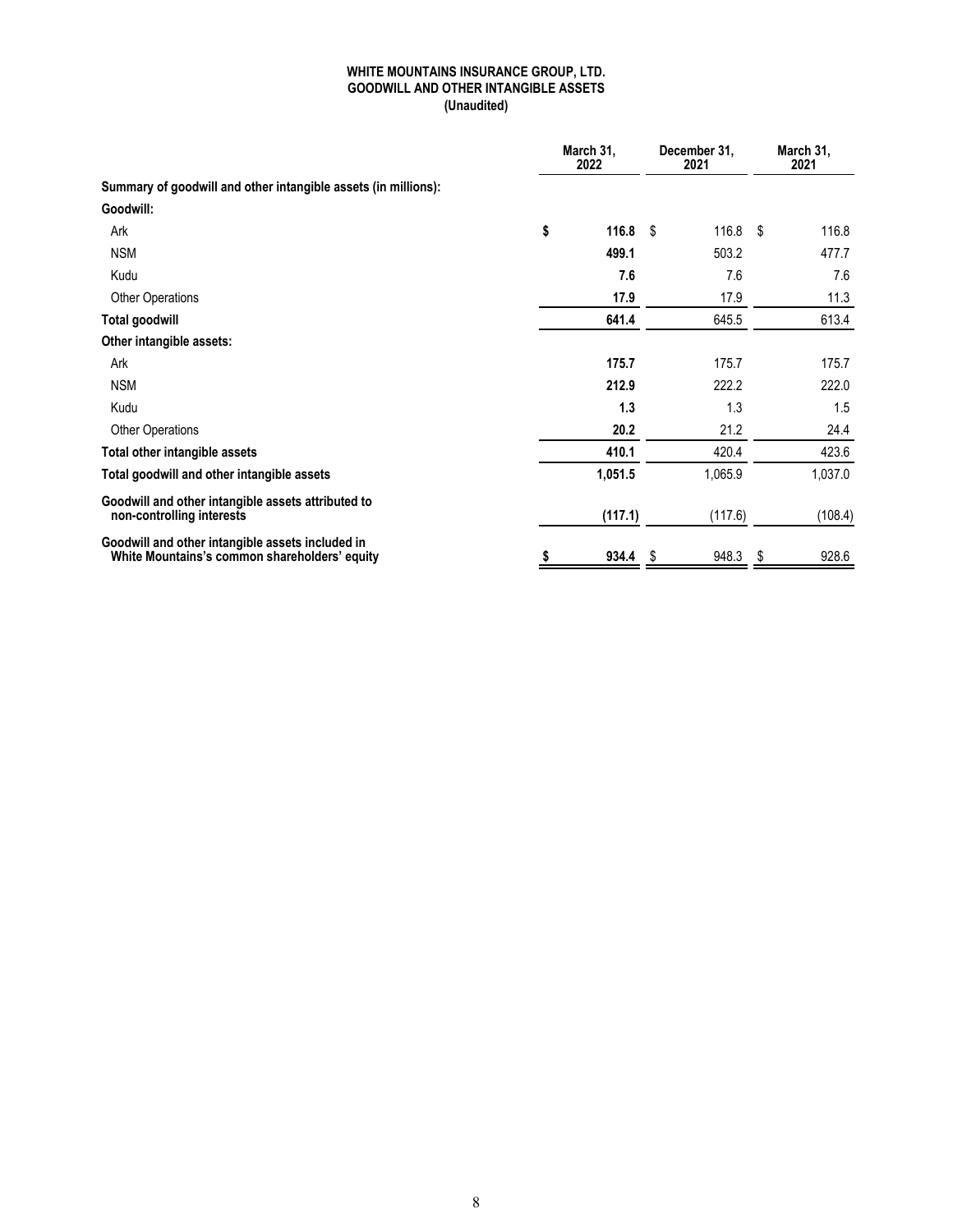#### **WHITE MOUNTAINS INSURANCE GROUP, LTD. CONDENSED CONSOLIDATED STATEMENTS OF OPERATIONS (millions) (Unaudited)**

|                                                                                     | Three Months Ended March 31, |    |           |  |  |
|-------------------------------------------------------------------------------------|------------------------------|----|-----------|--|--|
|                                                                                     | 2022                         |    | 2021      |  |  |
| Revenues:                                                                           |                              |    |           |  |  |
| <b>Financial Guarantee (HG Global/BAM)</b>                                          |                              |    |           |  |  |
| Earned insurance premiums                                                           | \$<br>$8.4\quad$             |    | 6.4       |  |  |
| Net investment income                                                               | 4.6                          |    | 4.5       |  |  |
| Net realized and unrealized investment gains (losses)                               | (45.1)                       |    | (17.9)    |  |  |
| Other revenues                                                                      | .8                           |    | .3        |  |  |
| <b>Total Financial Guarantee revenues</b>                                           | (31.3)                       |    | (6.7)     |  |  |
| <b>P&amp;C Insurance and Reinsurance (Ark)</b>                                      |                              |    |           |  |  |
| Earned insurance premiums                                                           | 194.4                        |    | 104.6     |  |  |
| Net investment income                                                               | 1.6                          |    | .8        |  |  |
| Net realized and unrealized investment gains (losses)                               | (17.5)                       |    | 1.1       |  |  |
| Other revenues                                                                      | (2.8)                        |    | 2.6       |  |  |
| Total P&C Insurance and Reinsurance revenues                                        | 175.7                        |    | 109.1     |  |  |
| <b>Specialty Insurance Distribution (NSM)</b>                                       |                              |    |           |  |  |
| Commission revenues                                                                 | 70.1                         |    | 59.6      |  |  |
| Other revenues                                                                      | 18.4                         |    | 15.2      |  |  |
| <b>Total Specialty Insurance Distribution revenues</b>                              | 88.5                         |    | 74.8      |  |  |
| <b>Asset Management (Kudu)</b>                                                      |                              |    |           |  |  |
| Net investment income                                                               | 12.6                         |    | 8.2       |  |  |
| Net realized and unrealized investment gains (losses)                               | 22.3                         |    | 15.8      |  |  |
| Other revenues                                                                      |                              |    | $\cdot$ 1 |  |  |
| <b>Total Asset Management revenues</b>                                              | 34.9                         |    | 24.1      |  |  |
| <b>Other Operations</b>                                                             |                              |    |           |  |  |
| Net investment income                                                               | 1.8                          |    | 7.1       |  |  |
| Net realized and unrealized investment gains (losses)                               | 31.9                         |    | 2.1       |  |  |
| Net realized and unrealized investment gains (losses) from investment in MediaAlpha | 18.8                         |    | (41.7)    |  |  |
| <b>Commission revenues</b>                                                          | 2.9                          |    | 2.3       |  |  |
| Other revenues                                                                      | 25.7                         |    | 7.1       |  |  |
| <b>Total Other Operations revenues</b>                                              | 81.1                         |    | (23.1)    |  |  |
| <b>Total revenues</b>                                                               | \$<br>348.9                  | \$ | 178.2     |  |  |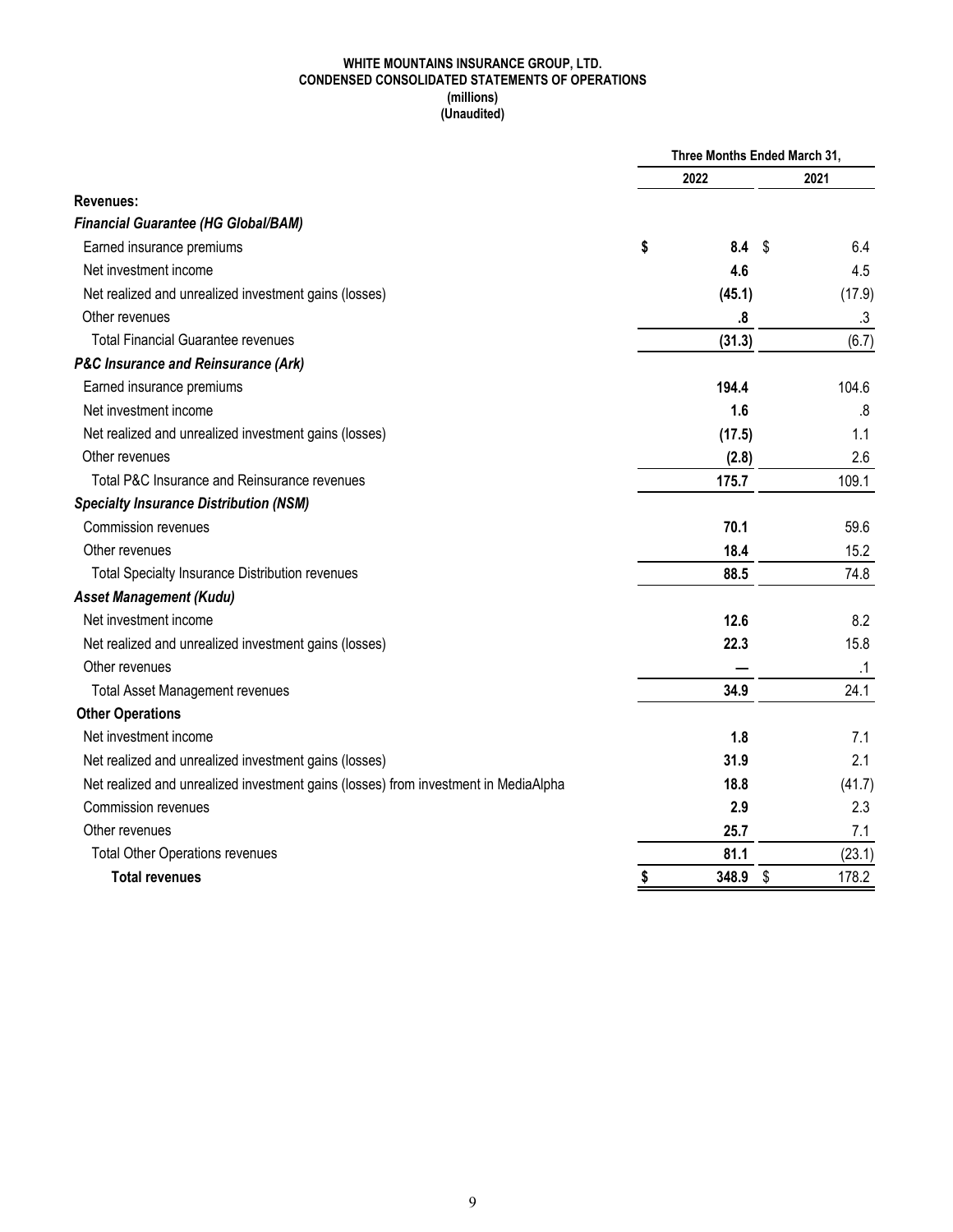#### **WHITE MOUNTAINS INSURANCE GROUP, LTD. CONDENSED CONSOLIDATED STATEMENTS OF OPERATIONS (CONTINUED) (millions) (Unaudited)**

|                                                                         | Three Months Ended March 31, |                   |   |           |
|-------------------------------------------------------------------------|------------------------------|-------------------|---|-----------|
|                                                                         |                              | 2022              |   | 2021      |
| <b>Expenses:</b>                                                        |                              |                   |   |           |
| <b>Financial Guarantee (HG Global/BAM)</b>                              |                              |                   |   |           |
| Insurance acquisition expenses                                          | \$                           | 3.0               | S | 1.9       |
| General and administrative expenses                                     |                              | 16.3              |   | 16.4      |
| <b>Total Financial Guarantee expenses</b>                               |                              | 19.3              |   | 18.3      |
| <b>P&amp;C Insurance and Reinsurance (Ark)</b>                          |                              |                   |   |           |
| Loss and loss adjustment expenses                                       |                              | 122.0             |   | 66.0      |
| Insurance and reinsurance acquisition expenses                          |                              | 49.9              |   | 36.7      |
| General and administrative expenses                                     |                              | 23.1              |   | 37.8      |
| Interest expense                                                        |                              | 3.8               |   | 1.1       |
| Total P&C Insurance and Reinsurance expenses                            |                              | 198.8             |   | 141.6     |
| <b>Specialty Insurance Distribution (NSM)</b>                           |                              |                   |   |           |
| General and administrative expenses                                     |                              | 54.0              |   | 46.0      |
| Broker commission expenses                                              |                              | 20.6              |   | 18.9      |
| Change in fair value of contingent consideration                        |                              | .1                |   |           |
| Amortization of other intangible assets                                 |                              | 9.1               |   | 8.6       |
| Loss on assets held for sale                                            |                              |                   |   | 28.7      |
| Interest expense                                                        |                              | 2.1               |   | 5.9       |
| <b>Total Specialty Insurance Distribution expenses</b>                  |                              | 85.9              |   | 108.1     |
| <b>Asset Management (Kudu)</b>                                          |                              |                   |   |           |
| General and administrative expenses                                     |                              | 2.7               |   | 2.5       |
| Amortization of other intangible assets                                 |                              | $\cdot$           |   | $\cdot$ 1 |
| Interest expense                                                        |                              | 2.8               |   | 5.8       |
| <b>Total Asset Management expenses</b>                                  |                              | 5.6               |   | 8.4       |
| <b>Other Operations</b>                                                 |                              |                   |   |           |
| Cost of sales                                                           |                              | 21.4              |   | 4.0       |
| General and administrative expenses                                     |                              | 28.9              |   | 35.7      |
| Amortization of other intangible assets                                 |                              | .9                |   | .5        |
| Interest expense                                                        |                              | $\boldsymbol{.3}$ |   | $.3\,$    |
| <b>Total Other Operations expenses</b>                                  |                              | 51.5              |   | 40.5      |
| <b>Total expenses</b>                                                   |                              | 361.1             |   | 316.9     |
| Pre-tax income (loss) from continuing operations                        |                              | (12.2)            |   | (138.7)   |
| Income tax (expense) benefit                                            |                              | 3.8               |   | 9.5       |
| Net income (loss) from continuing operations                            |                              | (8.4)             |   | (129.2)   |
| Net gain (losses) from sale of discontinued operations, net of tax      |                              |                   |   | 18.7      |
| Net income (loss)                                                       |                              | (8.4)             |   | (110.5)   |
| Net (income) loss attributable to non-controlling interests             |                              | 41.8              |   | 35.2      |
| Net income (loss) attributable to White Mountains's common shareholders | S                            | $33.4$ \$         |   | (75.3)    |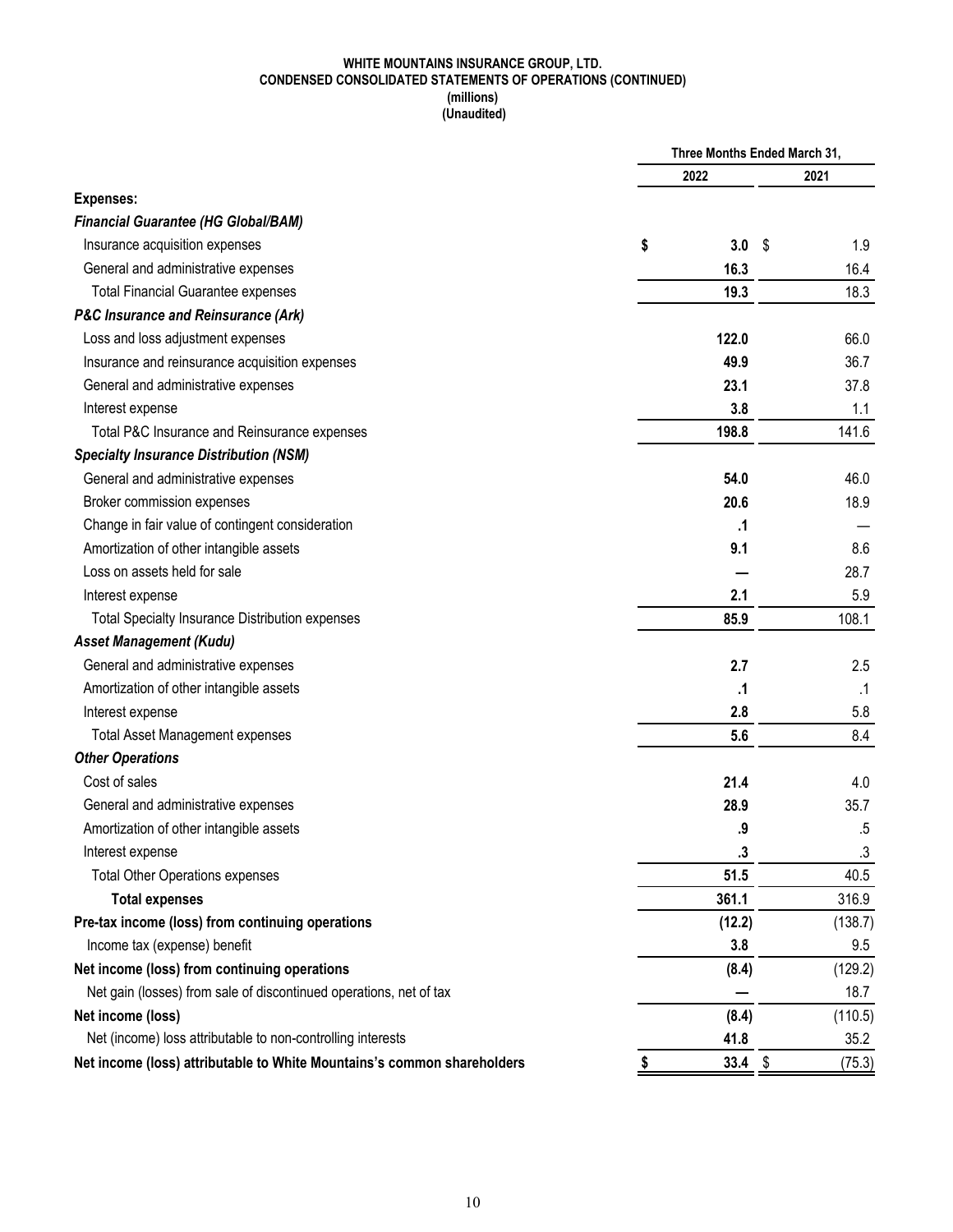#### **WHITE MOUNTAINS INSURANCE GROUP, LTD. CONDENSED CONSOLIDATED STATEMENTS OF COMPREHENSIVE INCOME (millions) (Unaudited)**

|                                                                                   | Three Months Ended March 31, |       |  |        |  |  |  |
|-----------------------------------------------------------------------------------|------------------------------|-------|--|--------|--|--|--|
|                                                                                   |                              | 2022  |  | 2021   |  |  |  |
| Net income (loss) attributable to White Mountains's common shareholders           |                              | 33.4  |  | (75.3) |  |  |  |
| Other comprehensive income (loss), net of tax                                     |                              | (2.3) |  | 1.8    |  |  |  |
| <b>Comprehensive income (loss)</b>                                                |                              | 31.1  |  | (73.5) |  |  |  |
| Other comprehensive (income) loss attributable to non-controlling interests       |                              | .2    |  | (.1)   |  |  |  |
| Comprehensive income (loss) attributable to White Mountains's common shareholders |                              | 31.3  |  | (73.6) |  |  |  |

#### **WHITE MOUNTAINS INSURANCE GROUP, LTD. EARNINGS PER SHARE (Unaudited)**

| Income (loss) per share attributable to White Mountains's common shareholders | Three Months Ended March 31. |             |  |         |  |  |  |  |  |
|-------------------------------------------------------------------------------|------------------------------|-------------|--|---------|--|--|--|--|--|
|                                                                               |                              | 2022        |  |         |  |  |  |  |  |
| Basic earnings (loss) per share                                               |                              |             |  |         |  |  |  |  |  |
| Continuing operations                                                         | \$                           | $11.10$ \$  |  | (30.33) |  |  |  |  |  |
| Discontinued operations                                                       |                              |             |  | 6.03    |  |  |  |  |  |
| Total consolidated operations                                                 |                              | $11.10 \t$$ |  | (24.30) |  |  |  |  |  |
| Diluted earnings (loss) per share                                             |                              |             |  |         |  |  |  |  |  |
| Continuing operations                                                         | \$                           | $11.10 \t$$ |  | (30.33) |  |  |  |  |  |
| Discontinued operations                                                       |                              |             |  | 6.03    |  |  |  |  |  |
| Total consolidated operations                                                 |                              | 11.10       |  | (24.30) |  |  |  |  |  |
| Dividends declared per White Mountains's common share                         |                              | 1.00        |  | 1.00    |  |  |  |  |  |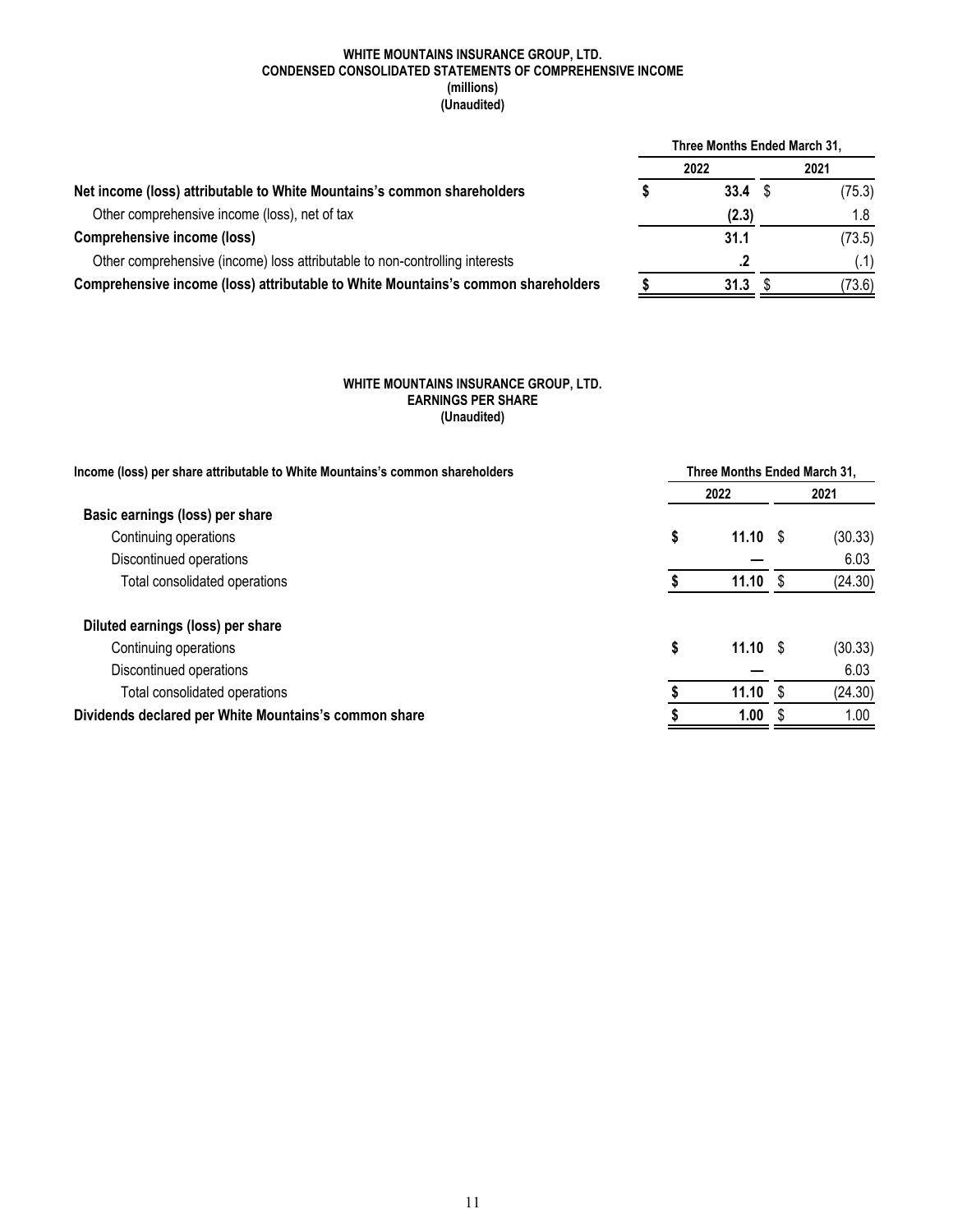#### **WHITE MOUNTAINS INSURANCE GROUP, LTD. YTD SEGMENT STATEMENTS OF PRE-TAX (LOSS) INCOME (millions) (Unaudited)**

| For the Three Months Ended March 31, 2022                                              | <b>HG Global/BAM</b> |           |      |               |      |             |    |            |                   |           |           |      |              |  |  |  |  |  |  |  |  |  |  |      |  |                            |              |
|----------------------------------------------------------------------------------------|----------------------|-----------|------|---------------|------|-------------|----|------------|-------------------|-----------|-----------|------|--------------|--|--|--|--|--|--|--|--|--|--|------|--|----------------------------|--------------|
|                                                                                        | <b>HG</b><br>Global  |           |      | <b>BAM</b>    |      | Ark         |    | <b>NSM</b> |                   |           |           |      |              |  |  |  |  |  |  |  |  |  |  | Kudu |  | Other<br><b>Operations</b> | <b>Total</b> |
| <b>Revenues:</b>                                                                       |                      |           |      |               |      |             |    |            |                   |           |           |      |              |  |  |  |  |  |  |  |  |  |  |      |  |                            |              |
| Earned insurance premiums                                                              | \$                   | 6.9       | \$   | 1.5           | \$   | 194.4       | \$ |            | \$                |           | \$.       |      | \$<br>202.8  |  |  |  |  |  |  |  |  |  |  |      |  |                            |              |
| Net investment income                                                                  |                      | 2.1       |      | 2.5           |      | 1.6         |    |            |                   | 12.6      |           | 1.8  | 20.6         |  |  |  |  |  |  |  |  |  |  |      |  |                            |              |
| Net investment income (expense) -<br><b>BAM</b> surplus note interest                  |                      | 2.9       |      | (2.9)         |      |             |    |            |                   |           |           |      |              |  |  |  |  |  |  |  |  |  |  |      |  |                            |              |
| Net realized and unrealized investment gains (losses)                                  |                      | (23.5)    |      | (21.6)        |      | (17.5)      |    |            |                   | 22.3      |           | 31.9 | (8.4)        |  |  |  |  |  |  |  |  |  |  |      |  |                            |              |
| Net realized and unrealized investment gains (losses)<br>from investment in MediaAlpha |                      |           |      |               |      |             |    |            |                   |           |           | 18.8 | 18.8         |  |  |  |  |  |  |  |  |  |  |      |  |                            |              |
| <b>Commission revenues</b>                                                             |                      |           |      |               |      |             |    | 70.1       |                   |           |           | 2.9  | 73.0         |  |  |  |  |  |  |  |  |  |  |      |  |                            |              |
| Other revenues                                                                         |                      | $\cdot$ 1 |      | .7            |      | (2.8)       |    | 18.4       |                   |           |           | 25.7 | 42.1         |  |  |  |  |  |  |  |  |  |  |      |  |                            |              |
| Total revenues                                                                         |                      | (11.5)    |      | (19.8)        |      | 175.7       |    | 88.5       |                   | 34.9      |           | 81.1 | 348.9        |  |  |  |  |  |  |  |  |  |  |      |  |                            |              |
| <b>Expenses:</b>                                                                       |                      |           |      |               |      |             |    |            |                   |           |           |      |              |  |  |  |  |  |  |  |  |  |  |      |  |                            |              |
| Loss and loss adjustment expenses                                                      |                      |           |      |               |      | 122.0       |    |            |                   |           |           |      | 122.0        |  |  |  |  |  |  |  |  |  |  |      |  |                            |              |
| Insurance and reinsurance acquisition expenses                                         |                      | 2.6       |      | $\mathcal{A}$ |      | 49.9        |    |            |                   |           |           |      | 52.9         |  |  |  |  |  |  |  |  |  |  |      |  |                            |              |
| Cost of sales                                                                          |                      |           |      |               |      |             |    |            |                   |           |           | 21.4 | 21.4         |  |  |  |  |  |  |  |  |  |  |      |  |                            |              |
| General and administrative expenses                                                    |                      | $.7\,$    |      | 15.6          |      | 23.1        |    | 54.0       |                   | 2.7       |           | 28.9 | 125.0        |  |  |  |  |  |  |  |  |  |  |      |  |                            |              |
| Broker commission expenses                                                             |                      |           |      |               |      |             |    | 20.6       |                   |           |           |      | 20.6         |  |  |  |  |  |  |  |  |  |  |      |  |                            |              |
| Change in fair value of contingent consideration                                       |                      |           |      |               |      |             |    | $\cdot$ 1  |                   |           |           |      | $\cdot$ 1    |  |  |  |  |  |  |  |  |  |  |      |  |                            |              |
| Amortization of other intangible assets                                                |                      |           |      |               |      |             |    | 9.1        |                   | $\cdot$ 1 |           | .9   | 10.1         |  |  |  |  |  |  |  |  |  |  |      |  |                            |              |
| Interest expense                                                                       |                      |           |      |               |      | 3.8         |    | 2.1        |                   | 2.8       |           | .3   | 9.0          |  |  |  |  |  |  |  |  |  |  |      |  |                            |              |
| Total expenses                                                                         |                      | 3.3       |      | 16.0          |      | 198.8       |    | 85.9       |                   | 5.6       |           | 51.5 | 361.1        |  |  |  |  |  |  |  |  |  |  |      |  |                            |              |
| Pre-tax income (loss)                                                                  |                      | (14.8)    | - \$ | (35.8)        | - \$ | $(23.1)$ \$ |    | $2.6\,$    | $\overline{\tau}$ | 29.3      | <u>\$</u> | 29.6 | \$<br>(12.2) |  |  |  |  |  |  |  |  |  |  |      |  |                            |              |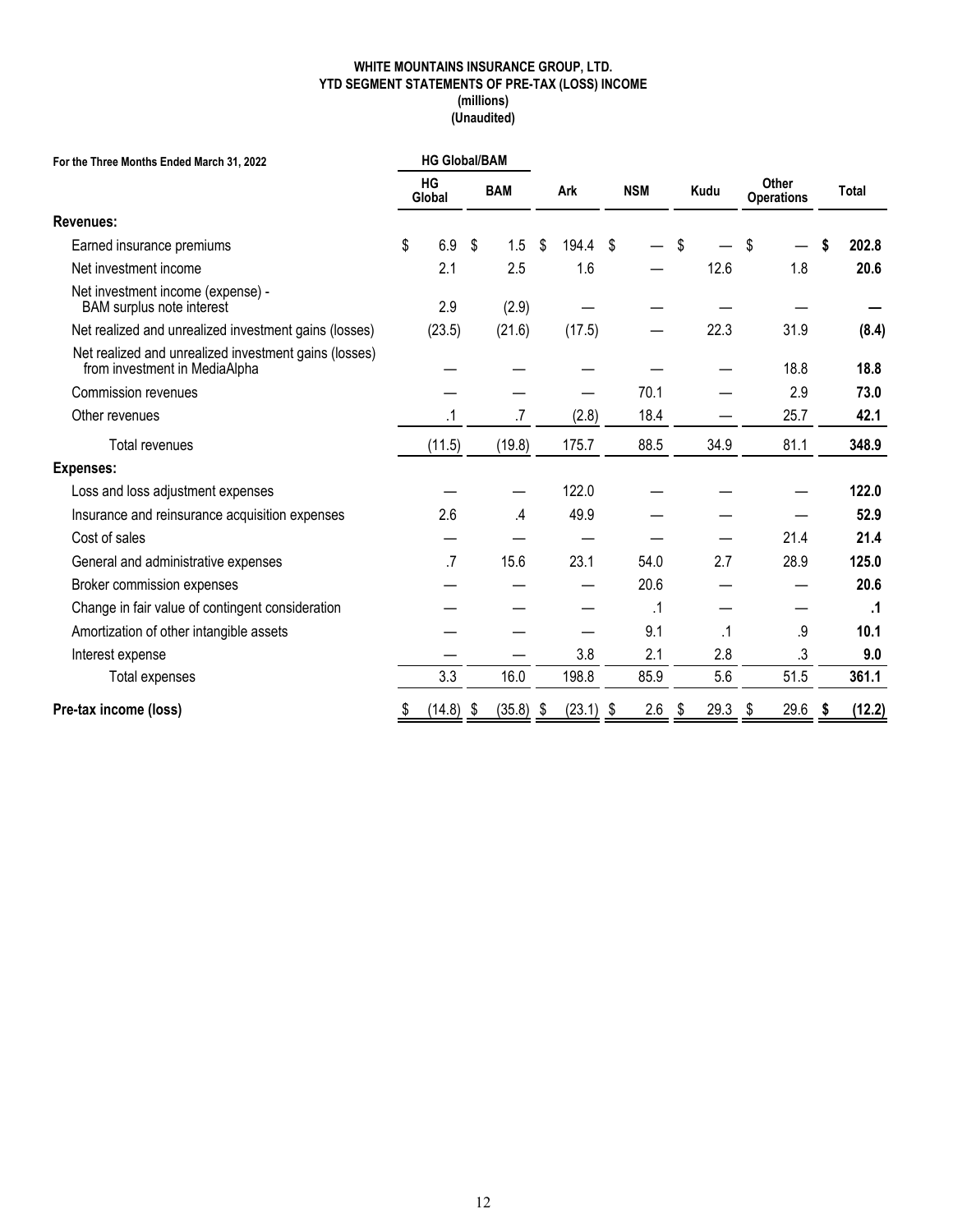#### **WHITE MOUNTAINS INSURANCE GROUP, LTD. YTD SEGMENT STATEMENTS OF PRE-TAX INCOME (LOSS) (CONTINUED) (millions) (Unaudited)**

| <b>HG Global/BAM</b><br>For the Three Months Ended March 31, 2021         |    |              |    |            |                   |            |             |           |                            |       |         |
|---------------------------------------------------------------------------|----|--------------|----|------------|-------------------|------------|-------------|-----------|----------------------------|-------|---------|
|                                                                           |    | HG<br>Global |    | <b>BAM</b> | Ark               | <b>NSM</b> |             | Kudu      | Other<br><b>Operations</b> | Total |         |
| Revenues:                                                                 |    |              |    |            |                   |            |             |           |                            |       |         |
| Earned insurance premiums                                                 | \$ | 5.3          | \$ | 1.1        | \$<br>104.6       | \$         |             | \$        | \$                         | \$    | 111.0   |
| Net investment income                                                     |    | 1.8          |    | 2.7        | .8                |            |             | 8.2       | 7.1                        |       | 20.6    |
| Net investment income (expense) -<br><b>BAM</b> surplus note interest     |    | 3.0          |    | (3.0)      |                   |            |             |           |                            |       |         |
| Net realized and unrealized investment gains (losses)                     |    | (9.9)        |    | (8.0)      | 1.1               |            |             | 15.8      | 2.1                        |       | 1.1     |
| Net unrealized investment gains (losses) from<br>investment in MediaAlpha |    |              |    |            |                   |            |             |           | (41.7)                     |       | (41.7)  |
| <b>Commission revenues</b>                                                |    |              |    |            |                   |            | 59.6        |           | 2.3                        |       | 61.9    |
| Other revenues                                                            |    | .1           |    | .2         | 2.6               |            | 15.2        | .1        | 7.1                        |       | 25.3    |
| Total revenues                                                            |    | .3           |    | (7.0)      | 109.1             |            | 74.8        | 24.1      | (23.1)                     |       | 178.2   |
| <b>Expenses:</b>                                                          |    |              |    |            |                   |            |             |           |                            |       |         |
| Loss and loss adjustment expenses                                         |    |              |    |            | 66.0              |            |             |           |                            |       | 66.0    |
| Insurance and reinsurance acquisition expenses                            |    | 1.5          |    | .4         | 36.7              |            |             |           |                            |       | 38.6    |
| Cost of sales                                                             |    |              |    |            |                   |            |             |           | 4.0                        |       | 4.0     |
| General and administrative expenses                                       |    | .6           |    | 15.8       | 37.8              |            | 46.0        | 2.5       | 35.7                       |       | 138.4   |
| Broker commission expenses                                                |    |              |    |            |                   |            | 18.9        |           |                            |       | 18.9    |
| Amortization of other intangible assets                                   |    |              |    |            |                   |            | 8.6         | $\cdot$ 1 | .5                         |       | 9.2     |
| Loss on assets held for sale                                              |    |              |    |            |                   |            | 28.7        |           |                            |       | 28.7    |
| Interest expense                                                          |    |              |    |            | 1.1               |            | 5.9         | 5.8       | .3                         |       | 13.1    |
| Total expenses                                                            |    | 2.1          |    | 16.2       | 141.6             |            | 108.1       | 8.4       | 40.5                       |       | 316.9   |
| Pre-tax income (loss)                                                     | \$ | (1.8)        | \$ | (23.2)     | \$<br>$(32.5)$ \$ |            | $(33.3)$ \$ | 15.7      | \$<br>(63.6)               | \$    | (138.7) |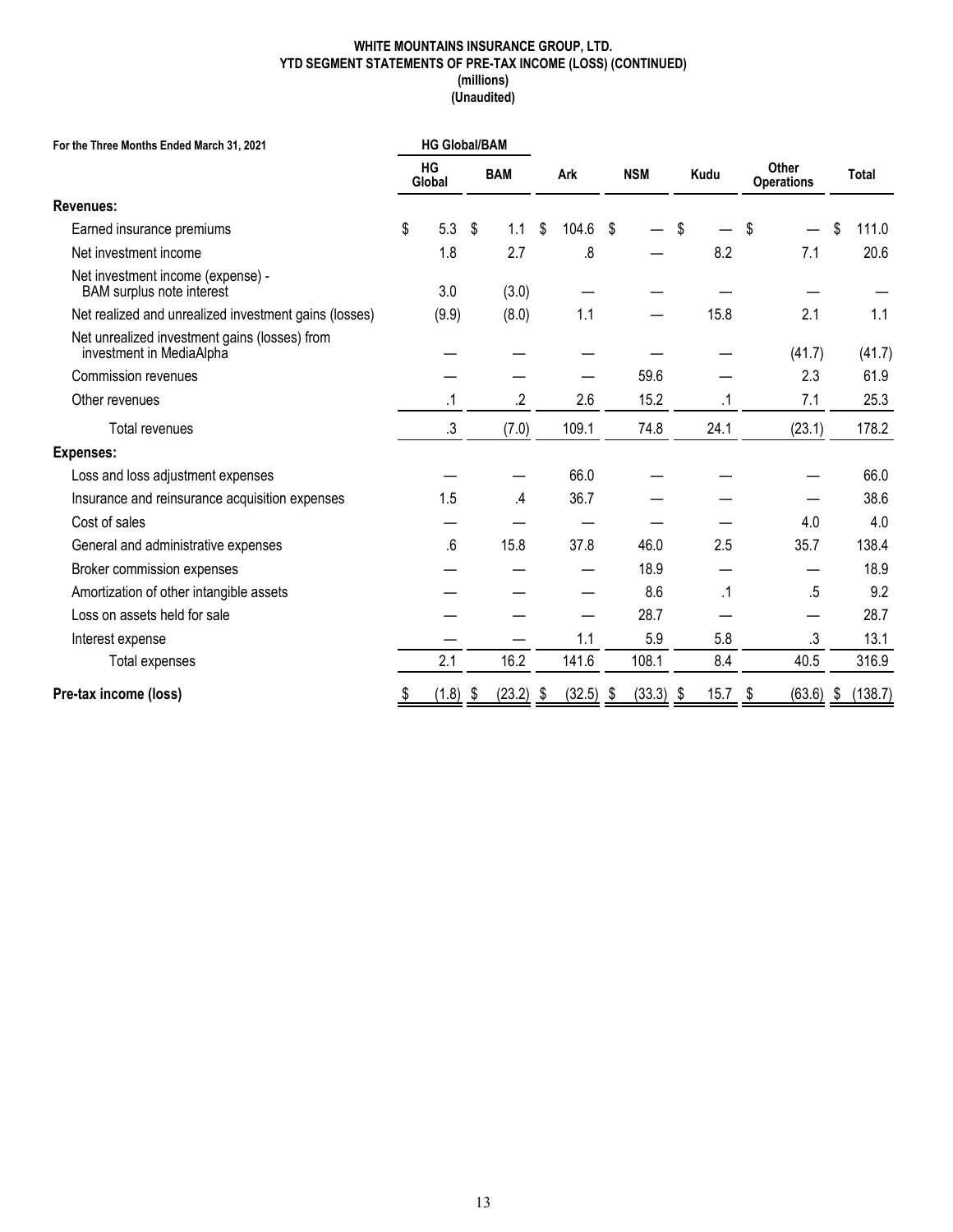#### **WHITE MOUNTAINS INSURANCE GROUP, LTD. SELECTED FINANCIAL DATA (\$ in millions) (Unaudited)**

|                                                                    |                         | Three Months Ended March 31, |                            |      |                         |  |  |
|--------------------------------------------------------------------|-------------------------|------------------------------|----------------------------|------|-------------------------|--|--|
| <b>BAM</b>                                                         |                         |                              | 2022                       | 2021 |                         |  |  |
| Gross par value of primary market policies issued                  |                         | \$                           | 2,755.1                    |      | 2,542.0                 |  |  |
| Gross par value of secondary market policies issued                |                         |                              | 699.1                      |      | 177.1                   |  |  |
| Gross par value of assumed reinsurance                             |                         |                              |                            |      | 805.5                   |  |  |
| Total gross par value of market policies issued                    |                         |                              | 3,454.2                    |      | 3,524.6                 |  |  |
| Gross written premiums                                             |                         |                              | 9.4                        |      | 12.5                    |  |  |
| MSC collected                                                      |                         |                              | 12.3                       |      | 13.8                    |  |  |
| Total gross written premiums and MSC collected                     |                         |                              | 21.7                       |      | 26.3                    |  |  |
| Present value of future installment MSC collections                |                         |                              |                            |      |                         |  |  |
| Gross written premium adjustments on existing installment policies |                         |                              |                            |      |                         |  |  |
| Gross written premiums and MSC from new business                   |                         |                              | 21.7                       |      | 26.3                    |  |  |
| Total pricing                                                      |                         |                              | 63 bps                     |      | 74 bps                  |  |  |
|                                                                    | As of<br>March 31, 2022 |                              | As o1<br>December 31, 2021 |      | As of<br>March 31, 2021 |  |  |

| Policyholders' surplus                               | 294.7   | 298.1   | S | 321.3   |
|------------------------------------------------------|---------|---------|---|---------|
| Contingency reserve                                  | 105.7   | 101.8   |   | 92.2    |
| Qualified statutory capital                          | 400.4   | 399.9   |   | 413.5   |
| Statutory net unearned premiums                      | 49.8    | 49.5    |   | 46.2    |
| Present value of future installment premiums and MSC | 13.8    | 13.8    |   | 13.9    |
| HG Re, Ltd collateral trusts at statutory value      | 486.7   | 478.9   |   | 420.7   |
| Fidus Re, Ltd collateral trust at statutory value    | 250.0   | 250.0   |   | 250.0   |
| Claims paying resources                              | 1.200.7 | 1,192.1 |   | 1,144.3 |

|                      |                         |                            | Three Months Ended March 31, |       |
|----------------------|-------------------------|----------------------------|------------------------------|-------|
| <b>HG Global</b>     |                         | 2022                       | 2021                         |       |
| Net written premiums |                         | 8.1                        |                              | 10.7  |
| Earned premiums      |                         | 6.9                        |                              | 5.3   |
|                      | As of<br>March 31, 2022 | As of<br>December 31, 2021 | As of<br>March 31, 2021      |       |
| Unearned premiums    | 222.6                   | $221.5$ \$                 |                              | 201.5 |

Deferred acquisition costs **\$ 62.6** \$ 62.7 \$ 55.9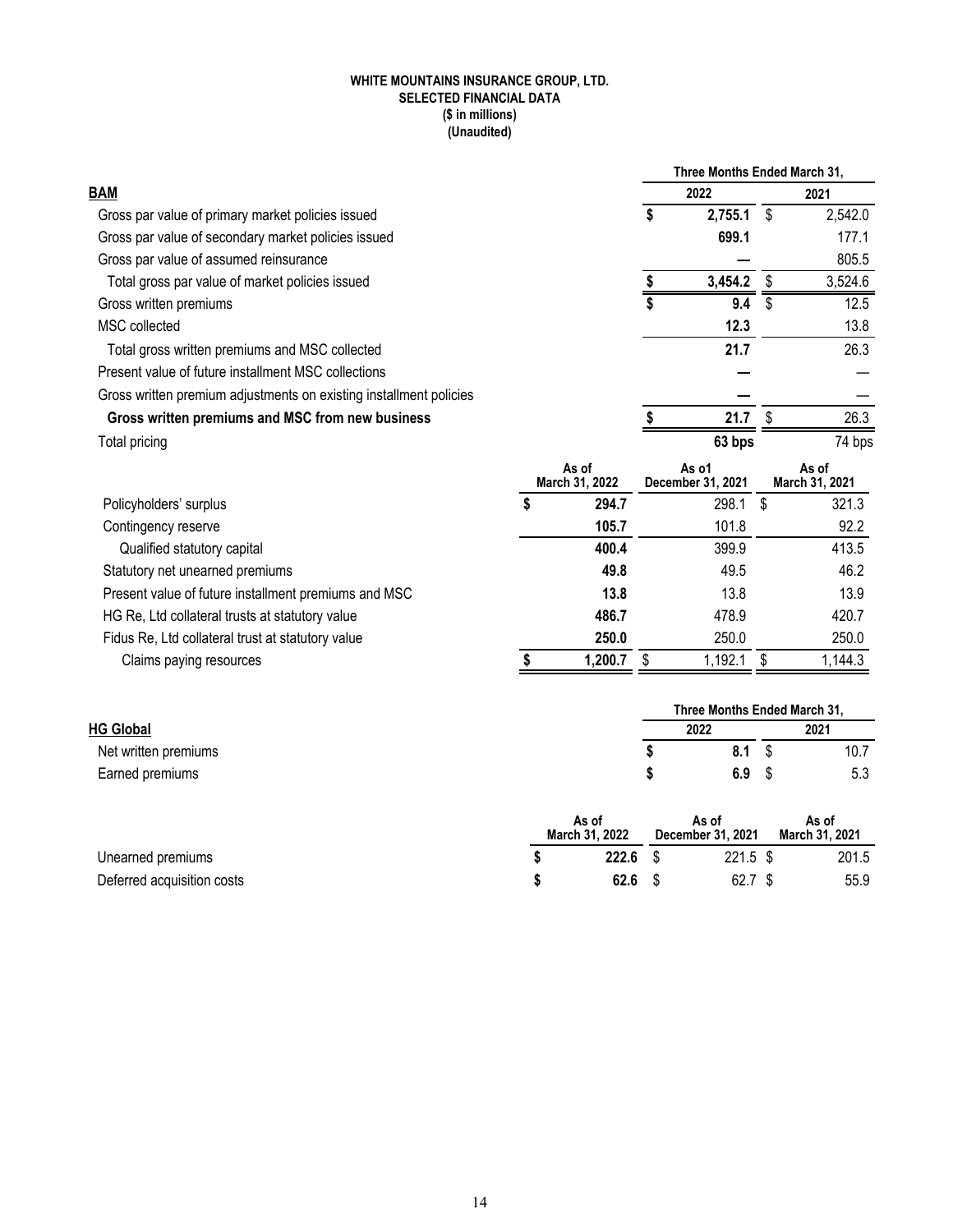#### **WHITE MOUNTAINS INSURANCE GROUP, LTD. SELECTED FINANCIAL DATA (CONTINUED) (\$ in millions) (Unaudited)**

| Ark                                            | For the Three Months Ended March 31, 2022 |             |    |                                     |    |                 |  |
|------------------------------------------------|-------------------------------------------|-------------|----|-------------------------------------|----|-----------------|--|
|                                                |                                           | <b>GAAP</b> |    | Third-Party<br><b>Capital Share</b> |    | <b>Adjusted</b> |  |
| Insurance premiums:                            |                                           |             |    |                                     |    |                 |  |
| Gross written premiums                         | \$                                        | 633.1       | \$ |                                     | \$ | 633.1           |  |
| Net written premiums                           | \$                                        | 543.8       | \$ | 1.8                                 | \$ | 545.6           |  |
| Net earned premiums                            | \$                                        | 194.4       | \$ | 4.8                                 | \$ | 199.2           |  |
| Insurance expenses:                            |                                           |             |    |                                     |    |                 |  |
| Loss and loss adjustment expenses              | \$                                        | 122.0       | \$ | 5.7                                 | \$ | 127.7           |  |
| Insurance and reinsurance acquisition expenses |                                           | 49.9        |    |                                     |    | 49.9            |  |
| Other underwriting expenses (1)                |                                           | 22.1        |    | 1.0                                 |    | 23.1            |  |
| Total insurance expenses                       |                                           | 194.0       | \$ | 6.7                                 | \$ | 200.7           |  |
| Ratios:                                        |                                           |             |    |                                     |    |                 |  |
| Loss and loss adjustment expense               |                                           | 62.7%       |    |                                     |    | 64.1 %          |  |
| Insurance and reinsurance acquisition expense  |                                           | 25.7        |    |                                     |    | 25.1            |  |
| Other underwriting expense                     |                                           | 11.4        |    |                                     |    | 11.6            |  |
| <b>Combined Ratio</b>                          |                                           | 99.8 %      |    |                                     |    | 100.8 %         |  |

 $(1)$  Included within general and administrative expenses.

|                                                | For the Three Months Ended March 31, 2021 |             |    |                                     |    |                 |
|------------------------------------------------|-------------------------------------------|-------------|----|-------------------------------------|----|-----------------|
|                                                |                                           | <b>GAAP</b> |    | Third-Party<br><b>Capital Share</b> |    | <b>Adjusted</b> |
| Insurance premiums:                            |                                           |             |    |                                     |    |                 |
| Gross written premiums                         | \$                                        | 404.5       | \$ |                                     | \$ | 404.5           |
| Net written premiums                           | \$                                        | 342.4       | \$ | (5.0)                               | \$ | 337.4           |
| Net earned premiums                            | \$                                        | 104.6       | \$ | 31.2                                | \$ | 135.8           |
| Insurance expenses:                            |                                           |             |    |                                     |    |                 |
| Loss and loss adjustment expenses              | \$                                        | 66.0        | \$ | 31.6                                | \$ | 97.6            |
| Insurance and reinsurance acquisition expenses |                                           | 36.7        |    |                                     |    | 36.7            |
| Other underwriting expenses (1)                |                                           | 11.2        |    | 1.3                                 |    | 12.5            |
| Total insurance expenses                       |                                           | 113.9       | \$ | 32.9                                | \$ | 146.8           |
| Ratios:                                        |                                           |             |    |                                     |    |                 |
| Loss and loss adjustment expense               |                                           | 63.1 %      |    |                                     |    | 71.9 %          |
| Insurance and reinsurance acquisition expense  |                                           | 35.1        |    |                                     |    | 27.0            |
| Other underwriting expense                     |                                           | 10.7        |    |                                     |    | 9.2             |
| <b>Combined Ratio</b>                          |                                           | 108.9 %     |    |                                     |    | 108.1 %         |

 $(1)$  Included within general and administrative expenses.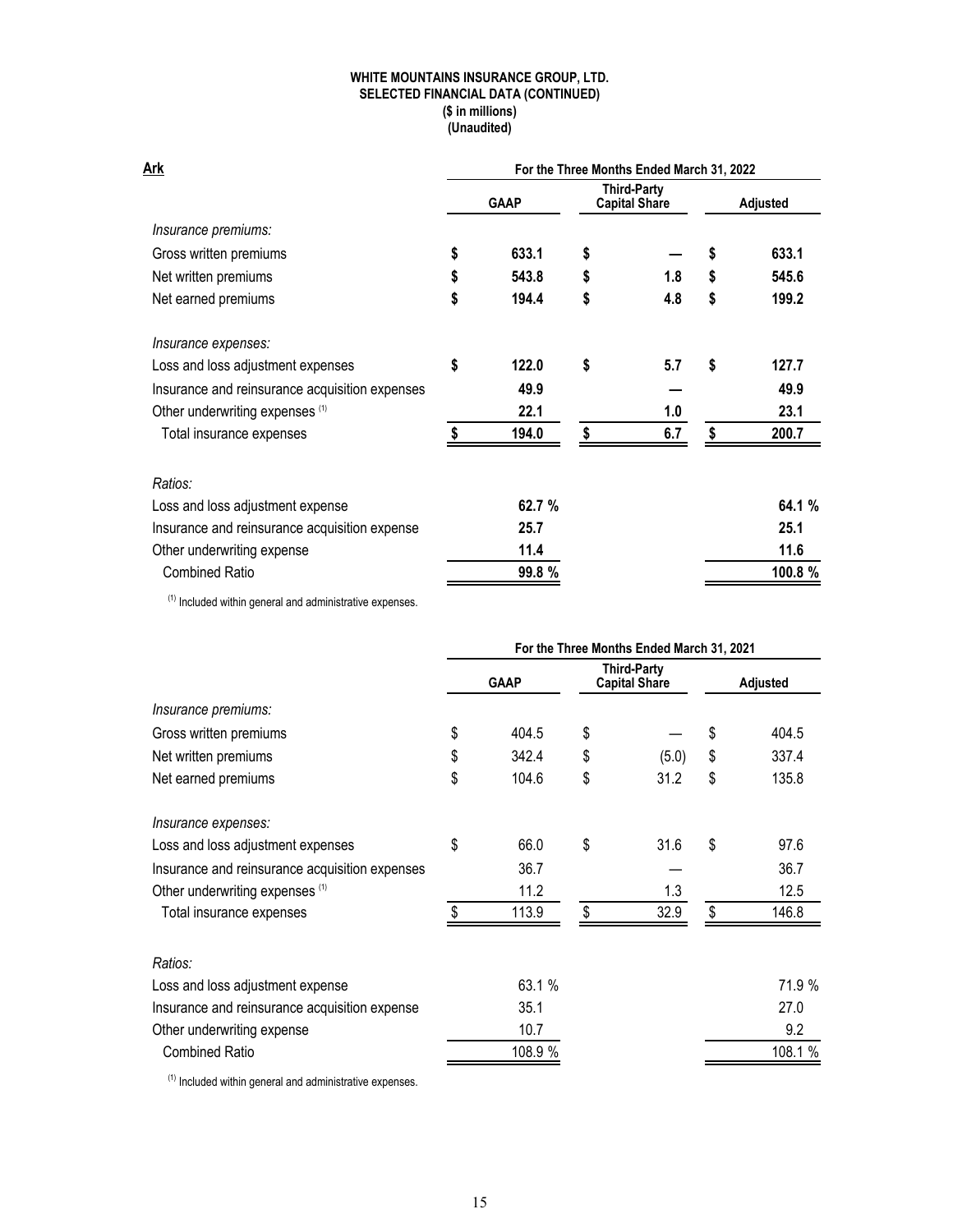#### **WHITE MOUNTAINS INSURANCE GROUP, LTD. SELECTED FINANCIAL DATA (CONTINUED) (millions) (Unaudited)**

| <b>NSM</b>                                                                                  | <b>Three Months Ended</b><br>March 31, 2021 | <b>Three Months Ended</b><br>March 31, 2022 |                   | Twelve Months Ended<br>March 31, 2022 |
|---------------------------------------------------------------------------------------------|---------------------------------------------|---------------------------------------------|-------------------|---------------------------------------|
| Commission revenues                                                                         | \$<br>59.6                                  | \$                                          | 70.1              | \$<br>268.5                           |
| Broker commission expenses                                                                  | 18.9                                        |                                             | 20.6              | 81.9                                  |
| <b>Gross profit</b>                                                                         | 40.7                                        |                                             | 49.5              | 186.6                                 |
| Other revenues                                                                              | 15.2                                        |                                             | 18.4              | 75.6                                  |
| General and administrative expenses                                                         | 46.0                                        |                                             | 54.0              | 198.1                                 |
| Change in fair value of contingent<br>consideration                                         |                                             |                                             | $\cdot$           | 1.1                                   |
| Amortization of other intangible assets                                                     | 8.6                                         |                                             | 9.1               | 35.7                                  |
| Loss on assets held for sale                                                                | 28.7                                        |                                             |                   |                                       |
| Interest expense                                                                            | 5.9                                         |                                             | 2.1               | 19.5                                  |
| <b>GAAP</b> pre-tax income (loss)                                                           | (33.3)                                      |                                             | 2.6               | 7.8                                   |
| Income tax (expense) benefit                                                                | 8.0                                         |                                             | .4                | (2.0)                                 |
| <b>GAAP net income (loss)</b>                                                               | (25.3)                                      |                                             | 3.0               | 5.8                                   |
| Add back:                                                                                   |                                             |                                             |                   |                                       |
| Interest expense                                                                            | 5.9                                         |                                             | 2.1               | 19.5                                  |
| Income tax expense (benefit)                                                                | (8.0)                                       |                                             | (.4)              | 2.0                                   |
| General and administrative expenses -<br>depreciation                                       | 1.1                                         |                                             | $1.2$             | 5.5                                   |
| Amortization of other intangible assets                                                     | 8.6                                         |                                             | 9.1               | 35.7                                  |
| <b>EBITDA</b>                                                                               | (17.7)                                      |                                             | 15.0              | 68.5                                  |
| Exclude:                                                                                    |                                             |                                             |                   |                                       |
| Change in fair value of contingent<br>consideration                                         |                                             |                                             | $\cdot$           | 1.1                                   |
| Non-cash equity-based<br>compensation expense                                               | .6                                          |                                             | .8                | $2.2\phantom{0}$                      |
| Impairments of intangible assets                                                            |                                             |                                             |                   |                                       |
| Loss on assets held for sale                                                                | 28.7                                        |                                             |                   |                                       |
| <b>Transaction expenses</b>                                                                 |                                             |                                             | 1.3               | 6.1                                   |
| Investments made in the development<br>of new business lines                                |                                             |                                             | .3                | 1.1                                   |
| Restructuring expenses                                                                      | 2.8                                         |                                             | $\boldsymbol{.6}$ | 3.2                                   |
| Legal settlements                                                                           |                                             |                                             |                   | (7.6)                                 |
| <b>Adjusted EBITDA</b>                                                                      | \$<br>14.4                                  | \$                                          | 18.1              | 74.6                                  |
|                                                                                             |                                             |                                             |                   |                                       |
| Adjustment to remove Fresh Insurance motor business's adjusted EBITDA from<br>Ápril 1, 2021 |                                             |                                             |                   | 1.2                                   |

| $1$ WILL 1, $LVL$ 1                                                                      | .    |
|------------------------------------------------------------------------------------------|------|
| Adjustment to include J.C. Taylor's adjusted EBITDA from April 1, 2021 to August 6, 2021 |      |
| Pro forma adjusted EBITDA                                                                | 79.2 |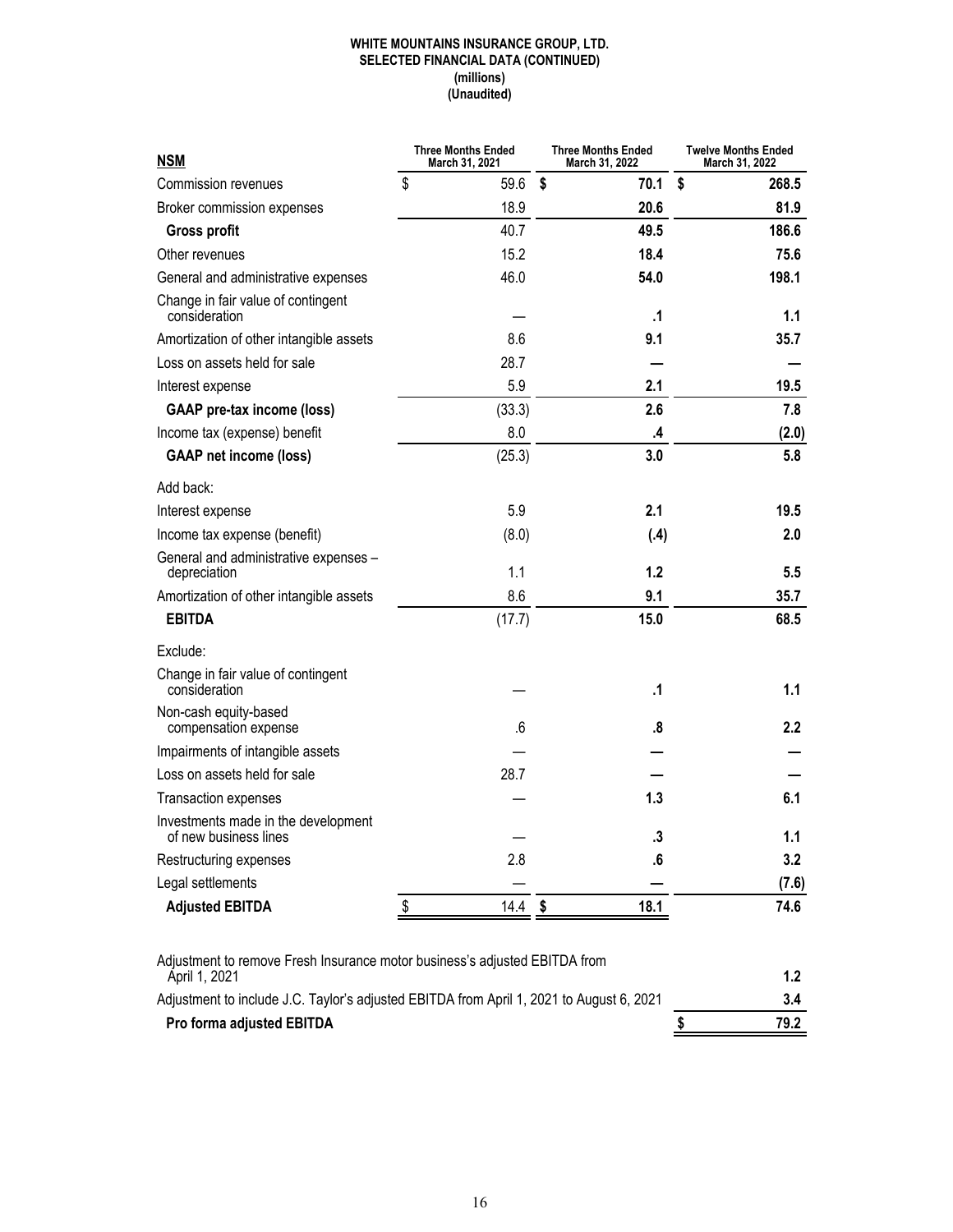#### **WHITE MOUNTAINS INSURANCE GROUP, LTD. SELECTED FINANCIAL DATA (CONTINUED) (millions) (Unaudited)**

| <b>Kudu</b>                                                                        | <b>Three Months Ended</b><br>March 31, 2021 | <b>Three Months Ended</b><br>March 31, 2022 | <b>Twelve Months Ended</b><br>March 31, 2022 |
|------------------------------------------------------------------------------------|---------------------------------------------|---------------------------------------------|----------------------------------------------|
| Net investment income                                                              | \$<br>8.2                                   | \$<br>12.6                                  | \$<br>48.3                                   |
| Net realized and unrealized investment gains (losses)                              | 15.8                                        | 22.3                                        | 96.4                                         |
| Other revenues                                                                     | $\cdot$ 1                                   |                                             | $\cdot$ 1                                    |
| Total revenues                                                                     | 24.1                                        | 34.9                                        | 144.8                                        |
| General and administrative expenses                                                | 2.5                                         | 2.7                                         | 14.7                                         |
| Amortization of other intangible assets                                            | $\cdot$ 1                                   | .1                                          | .3                                           |
| Interest expense                                                                   | 5.8                                         | 2.8                                         | 8.7                                          |
| Total expenses                                                                     | 8.4                                         | 5.6                                         | 23.7                                         |
| <b>GAAP</b> pre-tax income (loss)                                                  | 15.7                                        | 29.3                                        | 121.1                                        |
| Income tax (expense) benefit                                                       | (7.8)                                       | (6.1)                                       | (27.8)                                       |
| <b>GAAP</b> net income (loss)                                                      | 7.9                                         | 23.2                                        | 93.3                                         |
| Add back:                                                                          |                                             |                                             |                                              |
| Interest expense                                                                   | 5.8                                         | 2.8                                         | 8.7                                          |
| Income tax expense (benefit)                                                       | 7.8                                         | 6.1                                         | 27.8                                         |
| General and administrative expenses - depreciation                                 |                                             |                                             |                                              |
| Amortization of other intangible assets                                            | $\cdot$ 1                                   | .1                                          | .3                                           |
| <b>EBITDA</b>                                                                      | 21.6                                        | 32.2                                        | 130.1                                        |
| Exclude:                                                                           |                                             |                                             |                                              |
| Net realized and unrealized investment (gains) losses                              | (15.8)                                      | (22.3)                                      | (96.4)                                       |
| Non-cash equity-based compensation<br>expense                                      | .1                                          | .1                                          | 1.2                                          |
| Transaction expenses                                                               |                                             |                                             | 2.0                                          |
| <b>Adjusted EBITDA</b>                                                             | \$<br>5.9                                   | \$<br>10.0                                  | 36.9                                         |
|                                                                                    |                                             |                                             |                                              |
| Adjustment to annualize partial year revenues for participation contracts acquired |                                             |                                             | 10.5                                         |
| Adjustment to remove partial year revenues for participation contracts sold        |                                             |                                             | (1.6)                                        |
| <b>Annualized adjusted EBITDA</b>                                                  |                                             |                                             | \$<br>45.8                                   |
|                                                                                    |                                             |                                             |                                              |
| <b>GAAP net investment income revenue</b>                                          |                                             |                                             | 48.3<br>Þ                                    |
| Adjustment to annualize partial year revenues for participation contracts acquired |                                             |                                             | 10.5                                         |
| Adjustment to remove partial year revenues for participation contracts sold        |                                             |                                             | (1.6)                                        |
| <b>Annualized revenue</b>                                                          |                                             |                                             | 57.2<br>\$                                   |
|                                                                                    |                                             |                                             |                                              |
| Total net capital drawn <sup>(1)</sup>                                             |                                             |                                             | 570.8<br>P                                   |
| Cash revenue yield                                                                 |                                             |                                             | 10.0 %                                       |

 $(1)$  Total net capital drawn represents equity and debt capital drawn less cumulative distributions.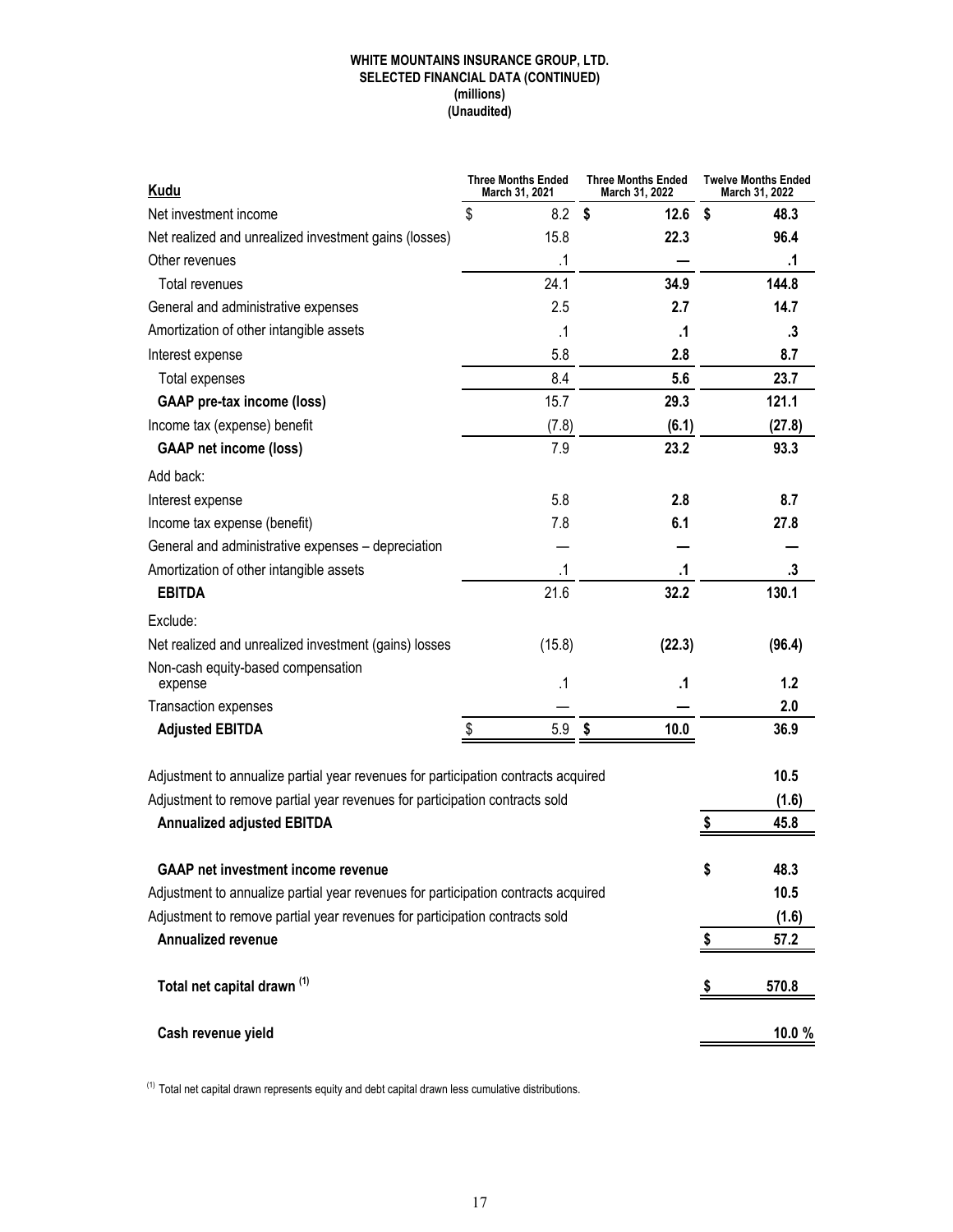## **Regulation G**

This earnings release includes non-GAAP financial measures that have been reconciled from their most comparable GAAP financial measures.

• Adjusted book value per share is a non-GAAP financial measure which is derived by adjusting (i) the GAAP book value per share numerator and (ii) the common shares outstanding denominator, as described below.

The GAAP book value per share numerator is adjusted (i) to include a discount for the time value of money arising from the modeled timing of cash payments of principal and interest on the BAM surplus notes and (ii) to add back the unearned premium reserve, net of deferred acquisition costs, at HG Global.

Under GAAP, White Mountains is required to carry the BAM surplus notes, including accrued interest, at nominal value with no consideration for time value of money. Based on a debt service model that forecasts operating results for BAM through maturity of the surplus notes, the present value of the BAM surplus notes, including accrued interest and using an 8% discount rate, was estimated to be \$125 million, \$130 million and \$142 million less than the nominal GAAP carrying values as of March 31, 2022, December 31, 2021 and March 31, 2021, respectively.

The value of HG Global's unearned premium reserve, net of deferred acquisition costs, was \$160 million, \$159 million and \$146 million as of March 31, 2022, December 31, 2021 and March 31, 2021, respectively.

White Mountains believes these adjustments are useful to management and investors in analyzing the intrinsic value of HG Global, including the value of the BAM surplus notes and the value of the in-force business at HG Re, HG Global's reinsurance subsidiary.

The denominator used in the calculation of adjusted book value per share equals the number of common shares outstanding adjusted to exclude unearned restricted common shares, the compensation cost of which, at the date of calculation, has yet to be amortized. Restricted common shares are earned on a straight-line basis over their vesting periods. The reconciliation of GAAP book value per share to adjusted book value per share is included on page 7.

- BAM's gross written premiums and MSC from new business is a non-GAAP financial measure, which is derived by adjusting gross written premiums and MSC collected (i) to include the present value of future installment MSC not yet collected and (ii) to exclude the impact of gross written premium adjustments related to policies closed in prior periods. White Mountains believes these adjustments are useful to management and investors in evaluating the volume and pricing of new business closed during the period. The reconciliation from GAAP gross written premiums to gross written premiums and MSC from new business is included on page 14.
- Ark's adjusted loss and loss adjustment expense ratio, adjusted insurance acquisition expense ratio, adjusted other underwriting expense ratio and adjusted combined ratio are non-GAAP financial measures, which are derived by adjusting the GAAP ratios to add back the impact of whole-account quota-share reinsurance arrangements attributable to third-party capital providers for Ark's Lloyd's syndicates. The impact of these reinsurance arrangements relates to years of account prior to White Mountains's transaction with Ark. White Mountains believes these adjustments are useful to management and investors in evaluating Ark's results on a fully aligned basis (i.e., 100% of the syndicates' results). The reconciliation from the GAAP ratios to the adjusted ratios is included on page 15.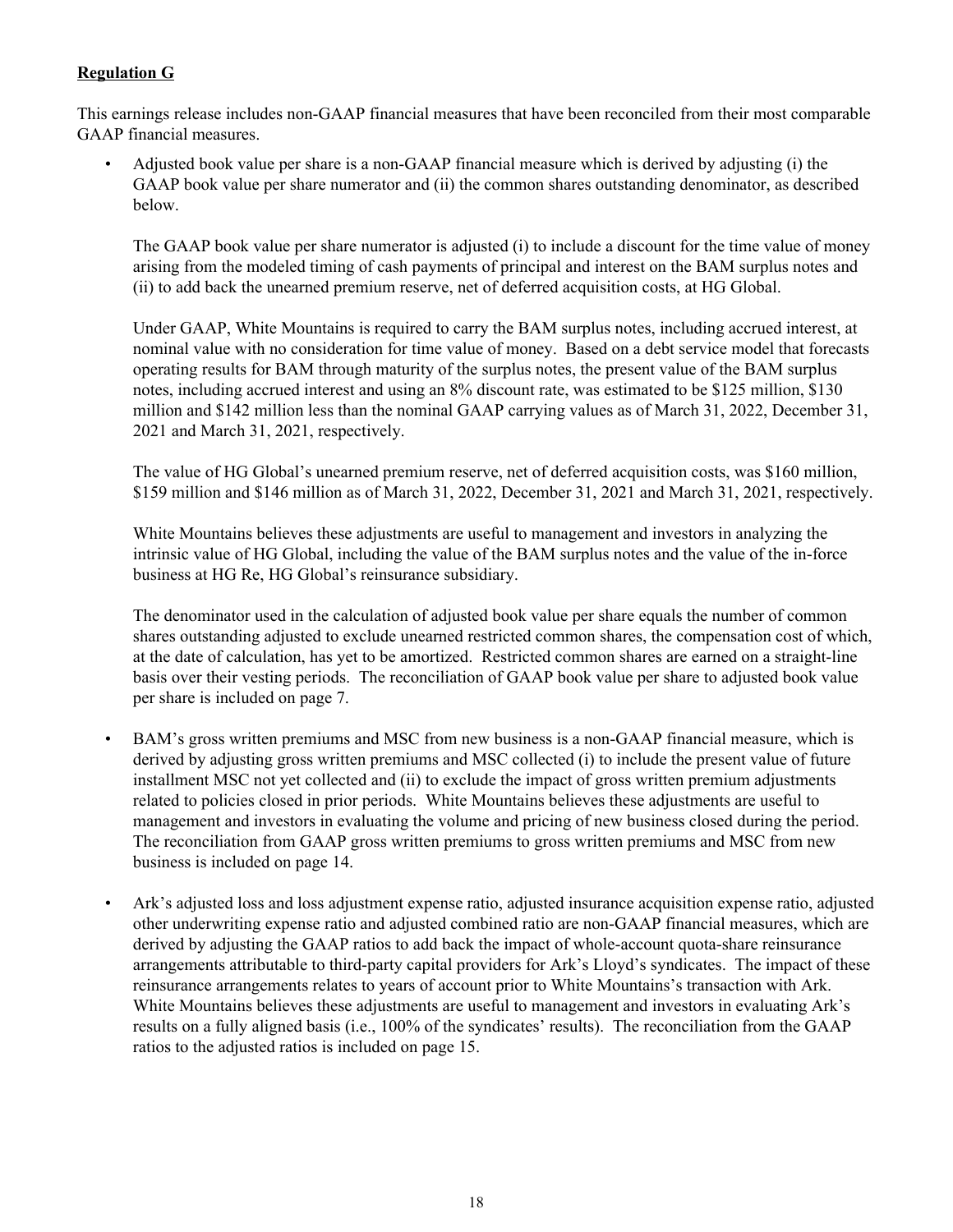• NSM's EBITDA, adjusted EBITDA and pro forma adjusted EBITDA are non-GAAP financial measures.

EBITDA is a non-GAAP financial measure that excludes interest expense on debt, income tax (expense) benefit, depreciation and amortization of other intangible assets from GAAP net income (loss).

Adjusted EBITDA is a non-GAAP financial measure that excludes certain other items in GAAP net income (loss) in addition to those excluded from EBITDA. The adjustments relate to (i) change in fair value of contingent consideration, (ii) non-cash equity-based compensation expense, (iii) impairments of intangible assets, (iv) loss on assets held for sale, (v) transaction expenses, (vi) investments made in the development of new business lines, (vii) restructuring expenses and (viii) legal settlements. A description of each follows:

- *Change in fair value of contingent consideration* Contingent consideration consists of amounts payable to the sellers of businesses purchased by NSM that are contingent on the earnings of such businesses in periods subsequent to their acquisition. Under GAAP, contingent consideration amounts are initially recorded as liabilities at fair value as part of purchase accounting, with the periodic change in the fair value of these liabilities recorded as income or an expense.
- *Non-cash equity-based compensation expense* Represents non-cash expenses related to NSM's management compensation emanating from the grants of equity units.
- *Impairments of intangible assets* Represents expense related to NSM's write-off of intangible assets. For the periods presented, the impairments related primarily to NSM's write-off of intangible assets in its U.K. vertical. The impairments related to lower premium volumes, including due to the impact of the COVID-19 pandemic, and certain reorganization initiatives in the U.K. vertical.
- *Loss on assets held for sale* Represents the loss on net assets held for sale related to the Fresh Insurance motor business.
- *Transaction expenses* Represents costs directly related to NSM's mergers and acquisitions activity, such as transaction-related compensation, banking, accounting and external lawyer fees, which are not capitalized and are expensed under GAAP.
- *Investments made in the development of new business lines* Represents the net loss related to the start-up of newly established lines of business, which NSM views as investments.
- *Restructuring expenses* Represents expenses associated with eliminating redundant work force and facilities that often arise as a result of NSM's post-acquisition integration strategies. For the periods presented, this adjustment relates primarily to NSM's expenses incurred in certain reorganization initiatives in the U.K. vertical.
- *Legal settlements*  Represents amounts recognized from legal settlements.

Pro forma adjusted EBITDA is a non-GAAP financial measure that starts with adjusted EBITDA and also (i) includes the earnings (losses) of acquired businesses for the period of time over the previous 12 months that the businesses were not owned by NSM and (ii) removes the earnings (losses) for the previous 12 months related to businesses sold by NSM.

White Mountains believes that these non-GAAP financial measures are useful to management and investors in evaluating NSM's performance. White Mountains also believes that pro forma adjusted EBITDA is useful to management and investors in understanding the full earnings profile of NSM's business as of the end of any 12-month period. See page 16 for the reconciliation of NSM's GAAP net income (loss) to EBITDA, adjusted EBITDA and pro forma adjusted EBITDA.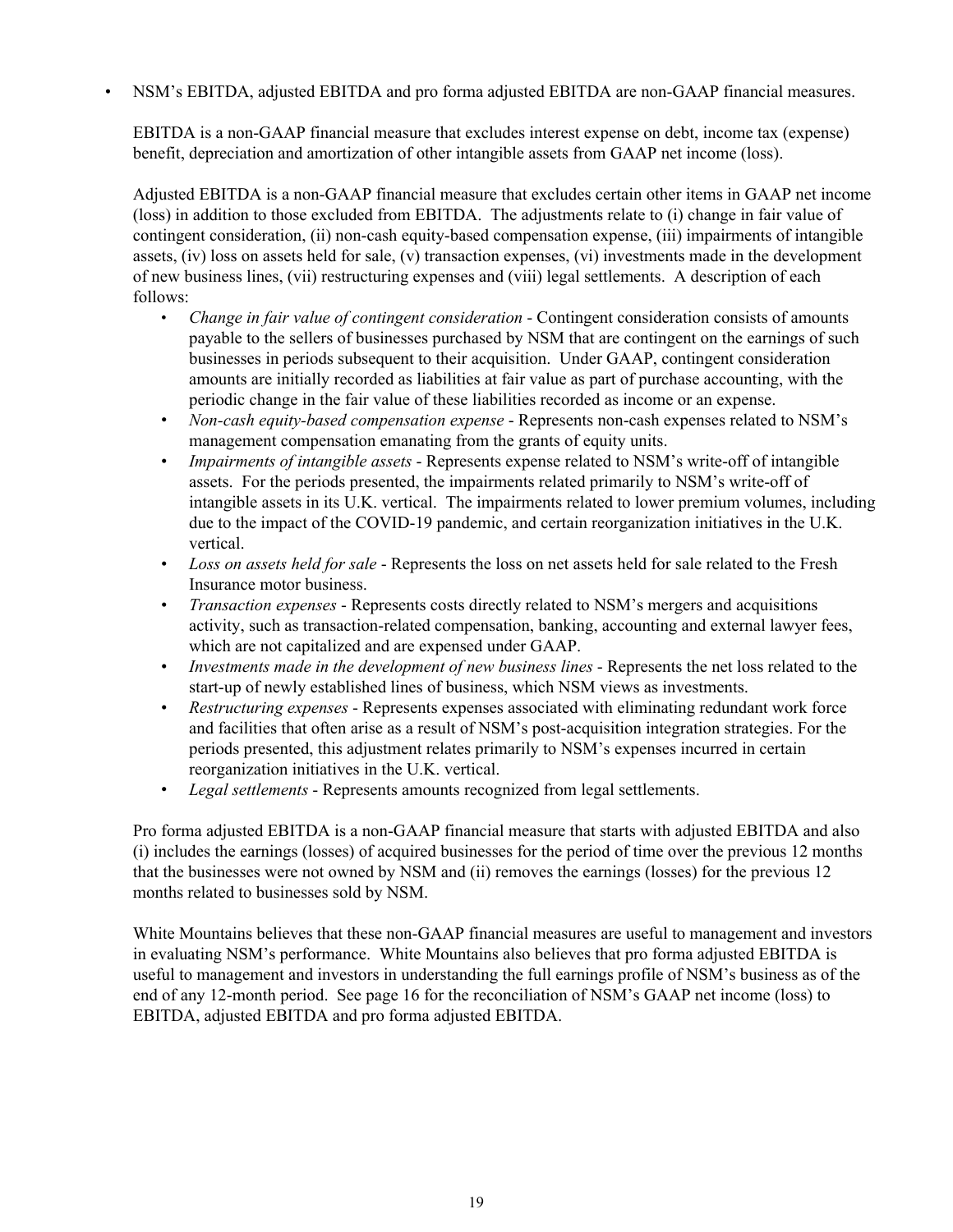• Kudu's EBITDA, adjusted EBITDA, annualized adjusted EBITDA and annualized revenue are non-GAAP financial measures.

EBITDA is a non-GAAP financial measure that excludes interest expense on debt, income tax (expense) benefit, depreciation and amortization of other intangible assets from GAAP net income (loss).

Adjusted EBITDA is a non-GAAP financial measure that excludes certain other items in GAAP net income (loss) in addition to those excluded from EBITDA. The adjustments relate to (i) net realized and unrealized investment gains (losses) on Kudu's revenue and earnings participation contracts, (ii) non-cash equity-based compensation expense and (iii) transaction expenses. A description of each adjustment follows:

- *Net realized and unrealized investment gains (losses)* Represents net unrealized investment gains and losses recorded on Kudu's revenue and earnings participation contracts, which are recorded at fair value under GAAP, and realized investment gains and losses from participation contracts sold during the period.
- *Non-cash equity-based compensation expense* Represents non-cash expenses related to Kudu's management compensation that are settled with equity units in Kudu.
- *Transaction expenses* Represents costs directly related to Kudu's mergers and acquisitions activity, such as external lawyer, banker, consulting and placement agent fees, which are not capitalized and are expensed under GAAP.

Annualized adjusted EBITDA is a non-GAAP financial measure that (i) annualizes partial year revenues related to Kudu's revenue and earnings participation contracts acquired during the previous 12-month period and (ii) removes revenues related to revenue and earnings participation contracts sold during the previous 12-month period.

Annualized revenue is a non-GAAP financial measure that adds the adjustments for annualized adjusted EBITDA to GAAP net investment income revenue.

White Mountains believes that these non-GAAP financial measures are useful to management and investors in evaluating Kudu's performance. White Mountains also believes that annualized adjusted EBITDA is useful to management and investors in understanding the full earnings profile of Kudu's business as of the end of any 12 month period. See page 17 for the reconciliation of Kudu's GAAP net income (loss) to EBITDA, adjusted EBITDA and annualized adjusted EBITDA.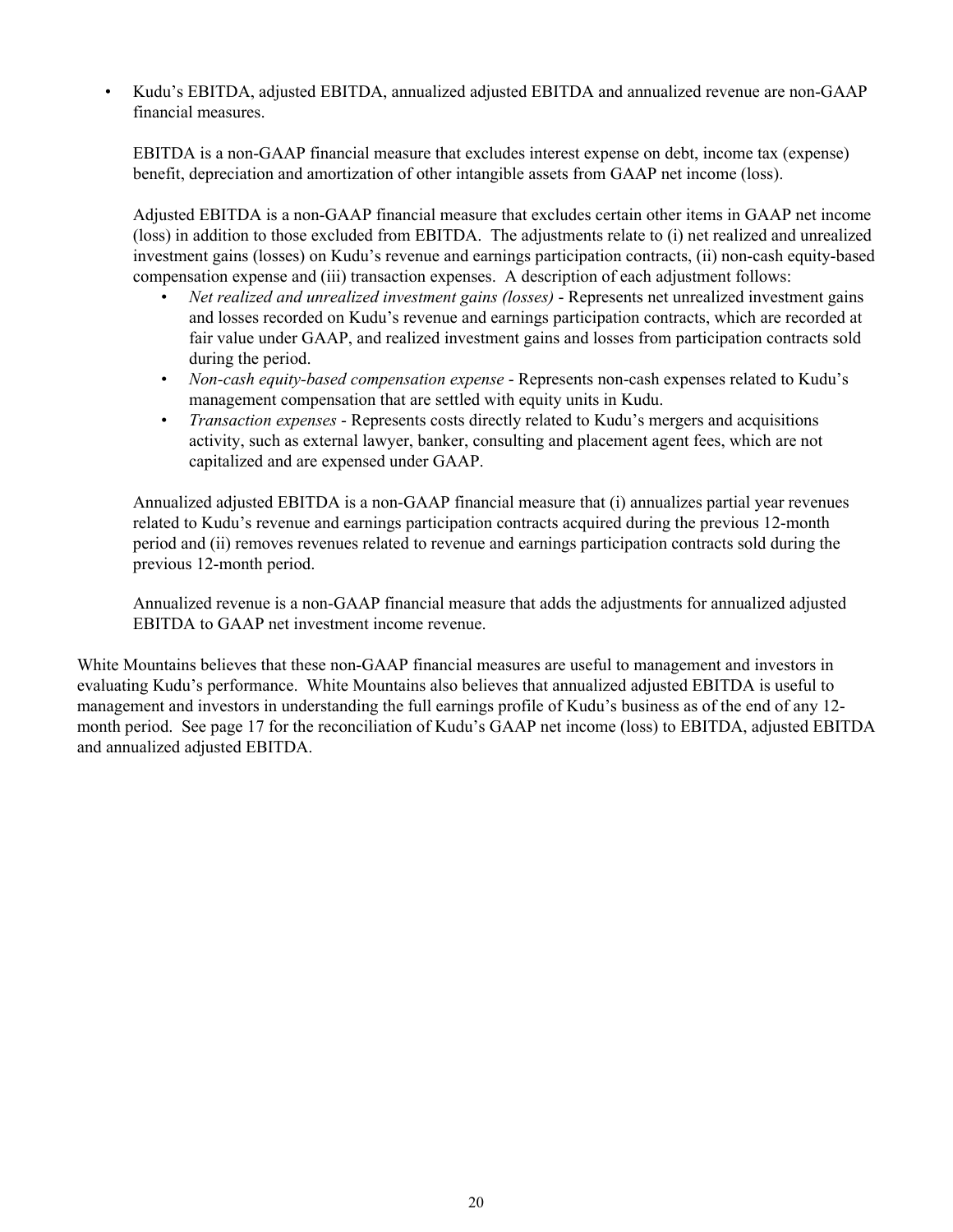• Total consolidated portfolio return excluding MediaAlpha and total equity portfolio return excluding MediaAlpha are non-GAAP financial measures that remove the net investment income and net realized and unrealized investment gains (losses) from White Mountains's investment in MediaAlpha. White Mountains believes these measures to be useful to management and investors by showing the underlying performance of White Mountains's investment portfolio and equity portfolio without regard to White Mountains's investment in MediaAlpha. The following tables present reconciliations from GAAP to the reported percentages:

|                                                             | Three Months Ended March 31,      |           |  |
|-------------------------------------------------------------|-----------------------------------|-----------|--|
|                                                             | 2022<br>2021                      |           |  |
| Total consolidated portfolio return                         | $0.8 \%$                          | $(0.3)\%$ |  |
| Remove MediaAlpha                                           | $(0.5)\%$                         | $1.0\%$   |  |
| Total consolidated portfolio return<br>excluding MediaAlpha | $0.3\%$                           | $0.7\%$   |  |
|                                                             |                                   |           |  |
|                                                             | Three Months Ended March 31, 2022 |           |  |
| Total equity portfolio return                               | $5.3\%$                           |           |  |
| Remove MediaAlpha                                           | $(0.3)\%$                         |           |  |
| Total equity portfolio return<br>excluding MediaAlpha       | $5.0\%$                           |           |  |